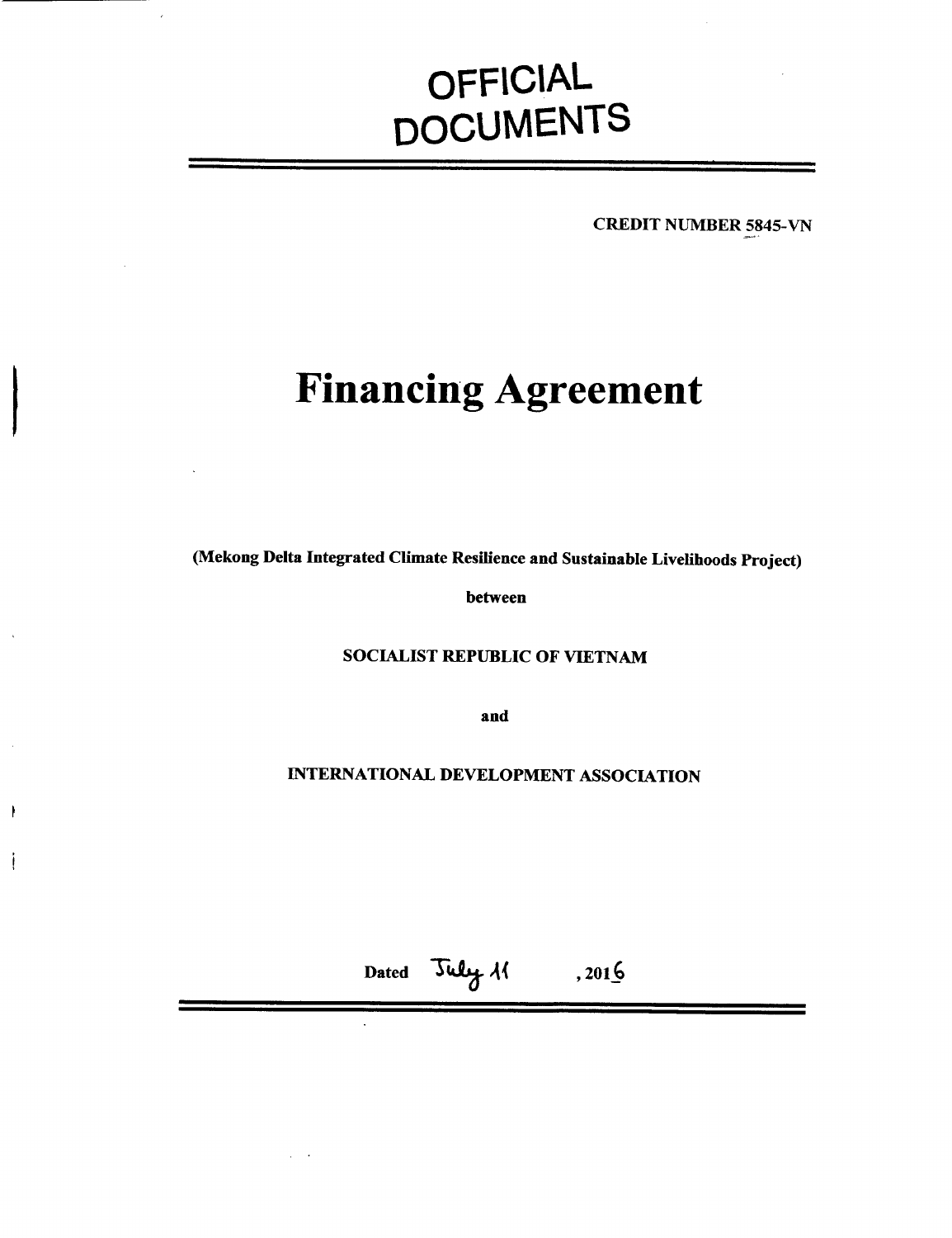# **CREDIT NUMBER** *5845* **-VN**

#### **FINANCING AGREEMENT**

AGREEMENT dated **July 11** \_\_\_\_\_\_\_, 2016, entered into between **SOCIALIST REPUBLIC** OF VIETRAM ("Recipient") and **INTERNATIONAL DEVELOPMENT ASSOCIATION** ("Association"). The Recipient and the Association hereby agree as follows:

# **ARTICLE I - GENERAL CONDITIONS; DEFINITIONS**

- **1.01. The** General Conditions (as defined in the Appendix to this Agreement) constitute an integral part of this Agreement.
- 1.02. Unless the context requires otherwise, the capitalized terms used in this Agreement have the meanings ascribed to them in the General Conditions or in the Appendix to this Agreement.

# **ARTICLE** H **-FINANCING**

- 2.01 The Association agrees to extend to the Recipient, on the terms and conditions set forth or referred to in this Agreement, a credit in an amount equivalent to two hundred eighteen million eight hundred thousand Special Drawing Rights **(SDR218,800,000)** (variously, "Credit" and "Financing"), to assist in financing the project described in Schedule 1 to this Agreement ("Project").
- 2.02 The Recipient may withdraw the proceeds of the Financing in accordance with Section IV of Schedule 2 to this Agreement.
- **2.03** The Maximum Commitment Charge Rate payable **by** the Recipient on the Unwithdrawn Financing Balance shall be one-half of one percent **(1/2** of **1%)** per annum.
- 2.04. The Service Charge payable **by** the Recipient on the Withdrawn Credit Balance shall be equal to three-fourths of one percent (3/4 of **1%)** per annum.
- *2.05.* The Interest Charge payable **by** the Recipient on the Withdrawn Credit Balance shall be equal to one and a quarter percent *(1.25%)* per annum.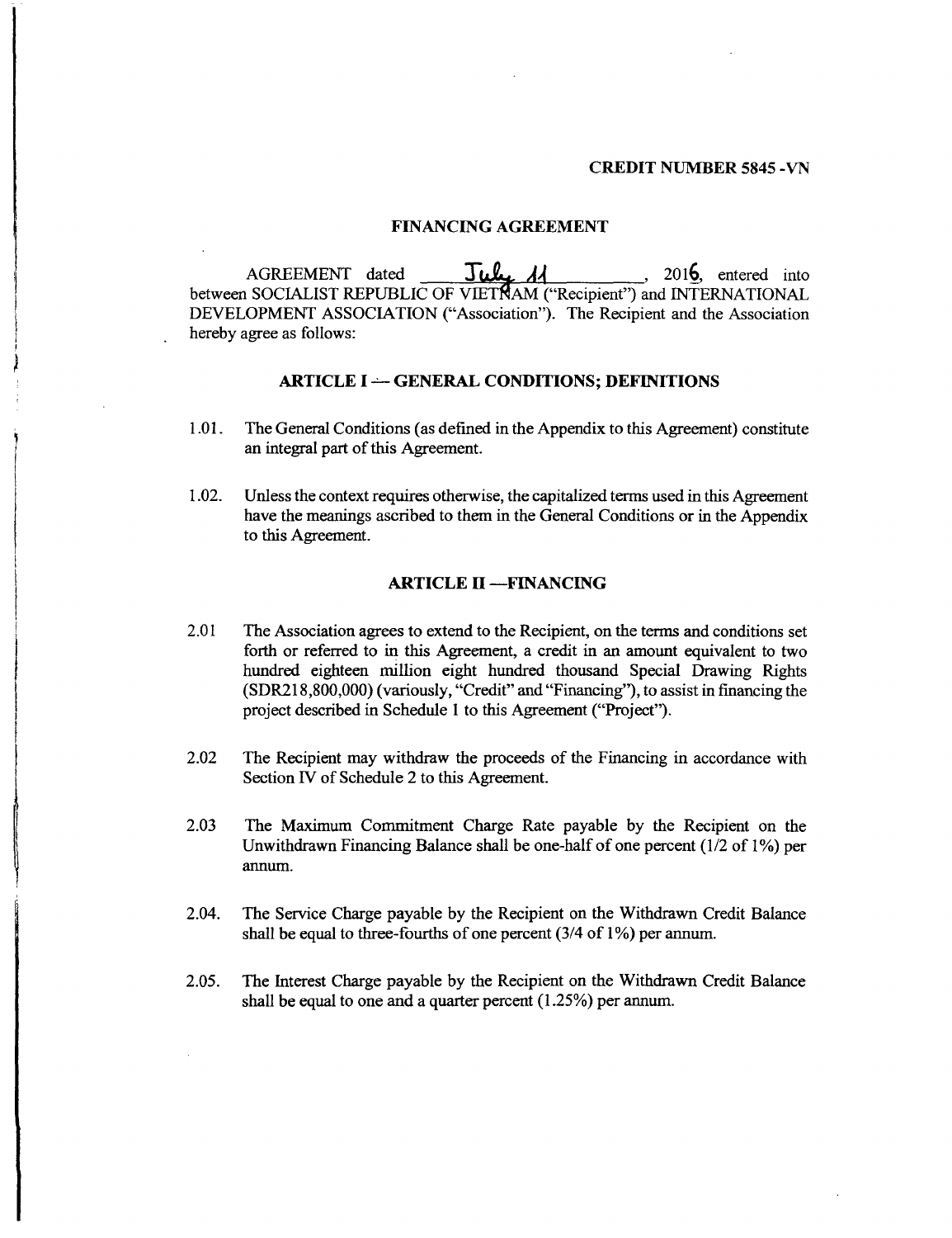- **2.06.** The Payment Dates are May **I** and November 1 in each year.
- **2.07.** The principal amount of the Credit shall be repaid in accordance with the repayment schedule set forth in Schedule **3** to this Agreement.
- **2.08.** The Payment Currency is Dollar.

# **ARTICLE III -- PROJECT**

- **3.01.** The Recipient declares its commitment to the objective of the Project. To this end, the Recipient shall carry out the Project through its Ministry of Agriculture and Rural Development (MARD), Ministry of Natural Resources and Environment (MONRE), Ministry of Planning and Investment (MPI) and Project Provinces in accordance with the provisions of Article IV of the General Conditions.
- **3.02.** Without limitation upon the provisions of Section **3.01** of this Agreement, and except as the Recipient and the Association shall otherwise agree, the Recipient shall ensure that the Project is carried out in accordance with the provisions of Schedule 2 to this Agreement.

# **ARTICLE IV - EFFECTIVENESS; TERMINATION**

- 4.01. The Additional Legal Matter consists of the following, namely, the Resettlement Policy Framework has been duly approved **by** the Prime Minister, and is legally binding upon the Recipient in accordance with its respective terms.
- 4.02. The Effectiveness Deadline is the date ninety **(90)** days after the date of this Agreement.
- 4.03. For purposes of Section **8.05 (b)** of the General Conditions, the date on which the obligations of the Recipient under this Agreement (other than those providing for payment obligations) shall terminate is twenty (20) years after the date of this Agreement.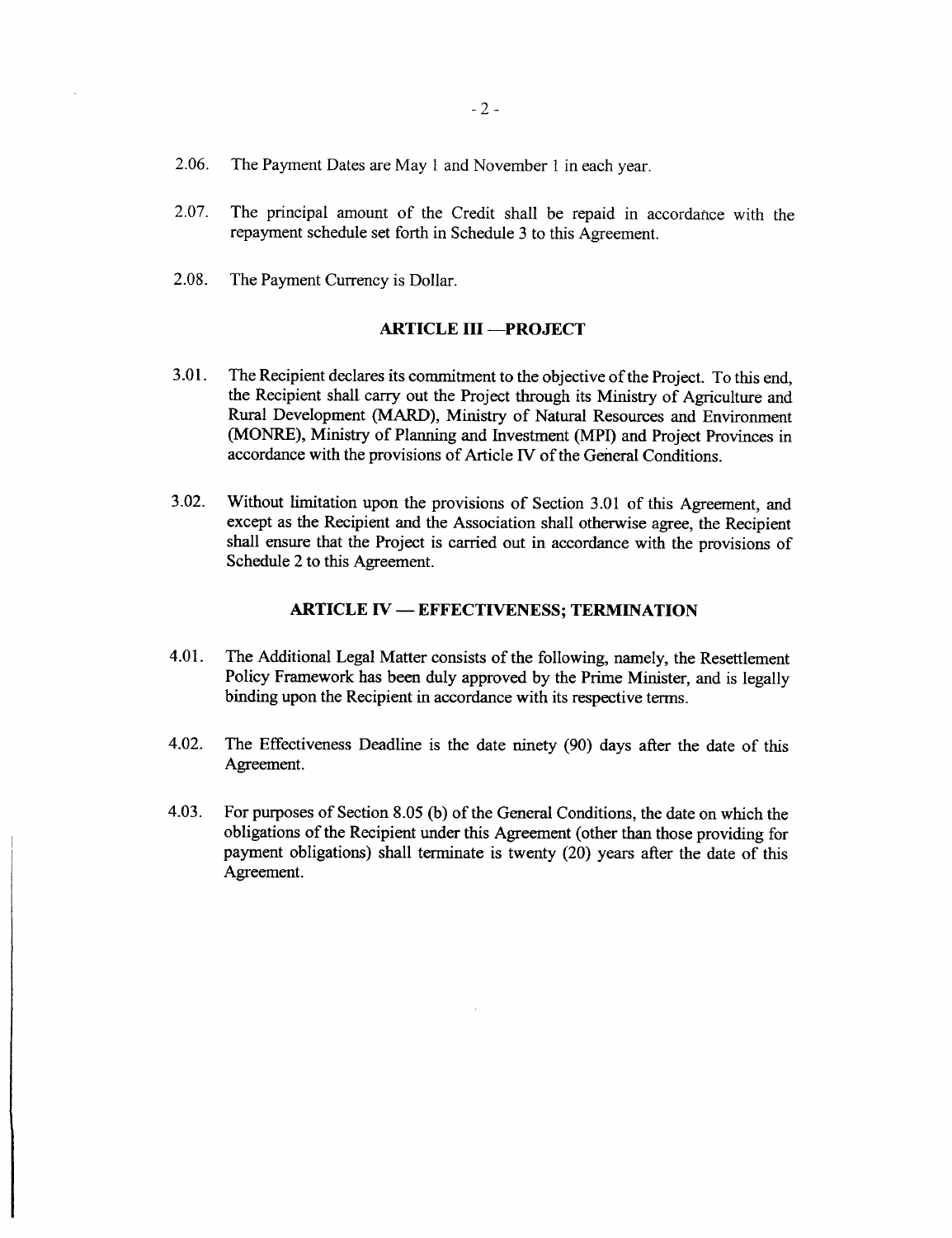# **ARTICLE V- REPRESENTATIVE; ADDRESSES**

- *5.01.* The Recipient's Representative is the Governor, or a Deputy Governor, of State Bank of Vietnam.
- *5.02.* The Recipient's Address is:

State Bank of Vietnam 49 **Ly** Thai To Hanoi, Vietnam

| Cable address:<br>VIETBANK | Telex:<br>412248 | Facsimile:<br>$(84-4)$ 3825 0612 |
|----------------------------|------------------|----------------------------------|
|----------------------------|------------------|----------------------------------|

*5.03.* The Association's Address is:

International Development Association **1818** H Street, N.W. Washington, D.C.20433 United States of America

Cable: Telex: Facsimile: **INDEVAS** 248423 **(MCI) 1-202-477-6391** Washington, **D.C.**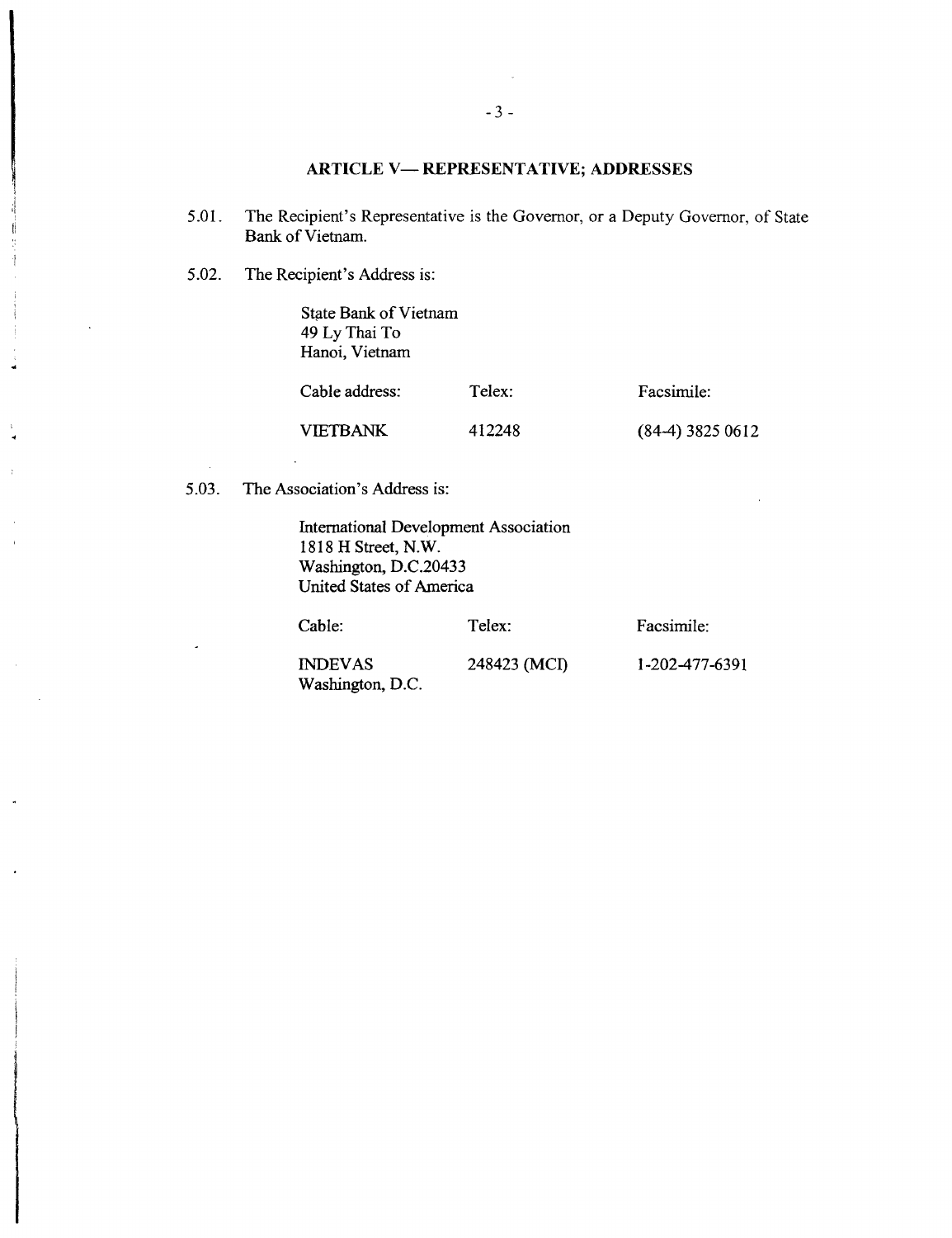**AGREED** at Hanoi, Socialist Republic of Vietnam, as of the day and year first above written.

# **SOCIALIST** REPUBLIC OF **VIETNAM**

**By**

WM

Authorized Representative

 $Name: **LE MINH full**$ 

Title: **Governor** 

**INTERNATIONAL DEVELOPMENT ASSOCIATION**

**By**

Authorized Representative

Name: Actu**M** FOCK

Title: Acting Country Director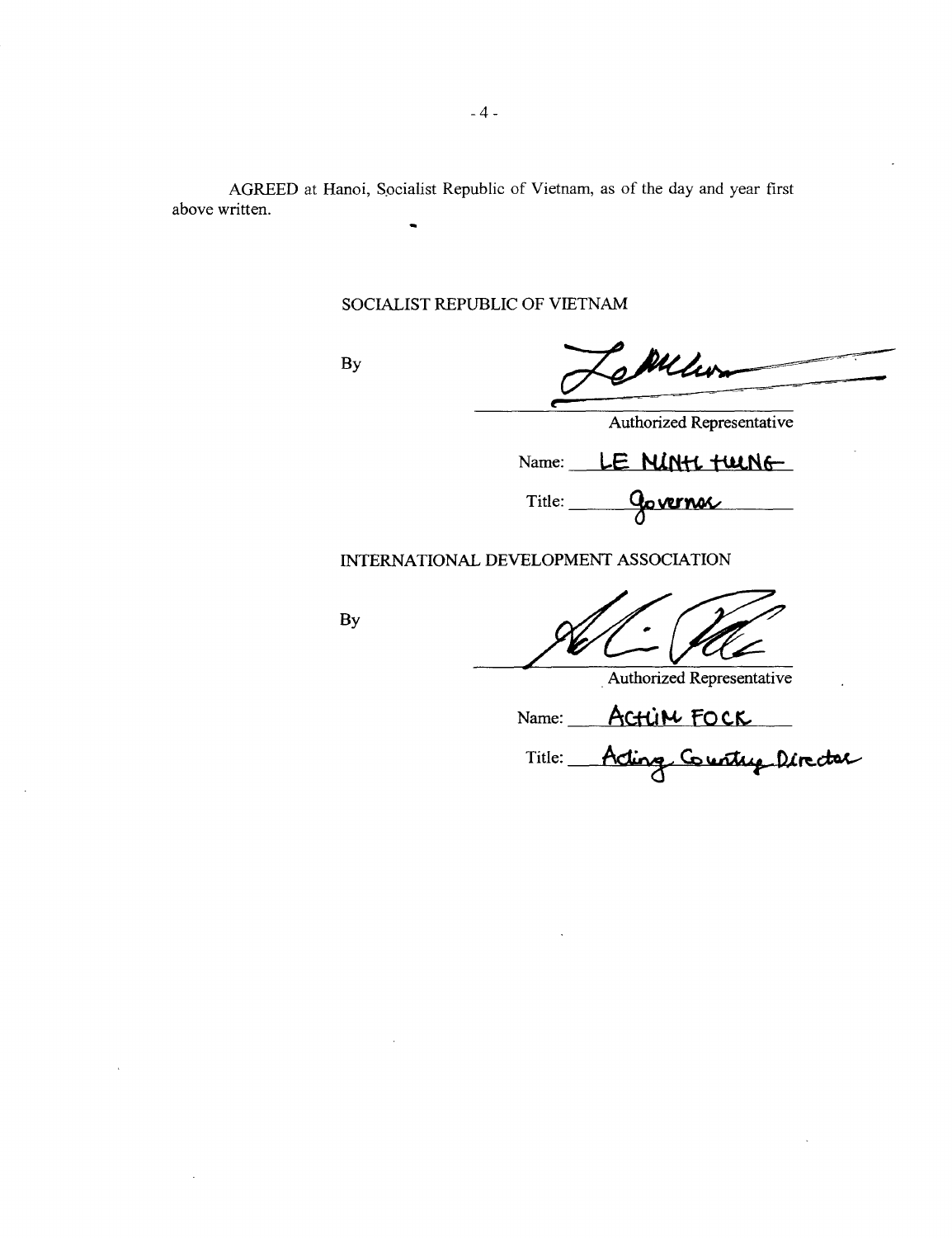#### **SCHEDULE 1**

#### **Project Description**

The objectives of the Project are to enhance tools for climate-smart planning, and to improve climate resilience of land and water management practices in selected Project Provinces of the Mekong Delta in Vietnam.

The Project consists of the following:

#### **Part 1: Enhancing Monitoring, Analytics, and Information Systems**

(a) Investments **in** Monitoring Systems: support for expanding and upgrading the monitoring systems of MONRE and MARD for groundwater and surface water, and enhancing remote sensing technology to monitor coastal and riverbank changes, delta monitoring, and carrying out of specialized studies on river training, irrigation, groundwater, coastal and river erosion, and land use suitability.

**(b)** Infrastructure and Integrated Information Systems: establishment of an integrated information systems framework to improve access, analysis, and presentation of Mekong Delta information, including support for the establishment of the Mekong Delta Center.

(c) Mainstreaming Climate Resilience into Planning Processes: preparation of regulations for piloting regional coordination for climate change adaptation, and preparation of guidance reports on land-use planning, spatial and territorial development, and climate resilient investments.

#### **Part** 2: **Managing Floods in the Upper Delta**

Carrying out of a phased program of subprojects in selected areas of An Giang, Dong Thap and Kien Giang Provinces, aimed at protecting and/or reclaiming the benefits of controlled flooding, including support for:

(i) modifying water and agricultural infrastructure to expand water retention capacity in rural areas;

(ii) new agricultural/aquaculture cropping alternatives to the wet season rice crop;

(iii) livelihoods' support measures for farmers;

(iv) construction/upgrading of infrastructure for high value assets' protection; and

(v) facilitating agriculture water use efficiency in the dry season.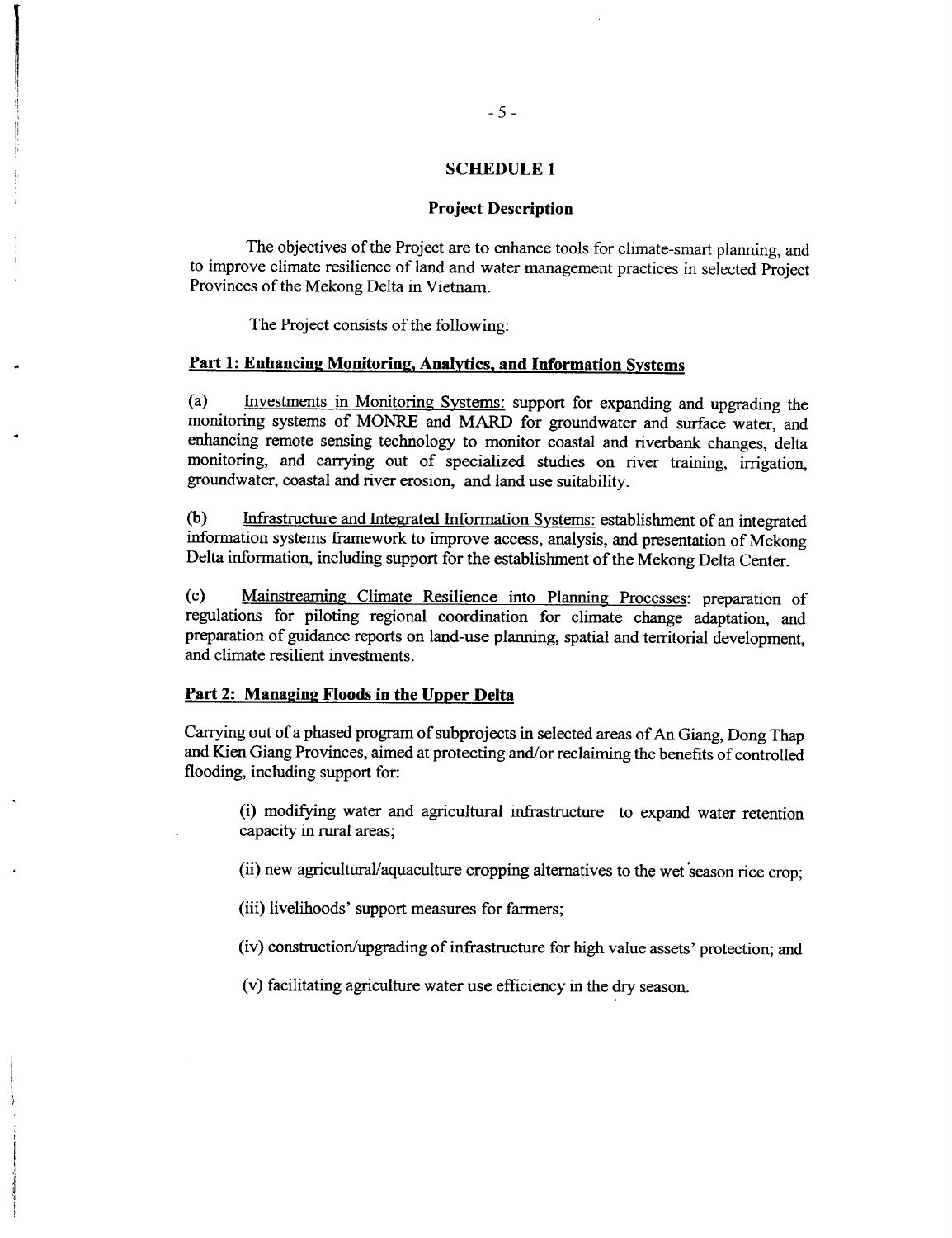# **Part 3: Adapting to Salinity Transitions in the Delta Estuary**

Carrying out of a phased program of subprojects in selected areas of Ben Tre, Tra Vinh, Vinh Long, and Soc Trang Provinces, aimed at addressing salinity intrusion, coastal erosion, sustainable aquaculture and improvement of coastal communities' livelihoods, including support for:

- (i) construction of coastal defenses;
- (ii) water and agricultural infrastructure modifications along the coastal zone;
- (iii) *farmers'* aquaculture livelihood activities; and
- (iv) dry season agricultural water use efficiency measures.

# **Part 4: Protecting Coastal Areas in the Delta Peninsula**

Carrying out of program of subprojects in selected areas of Bac Lieu, Ca Mau, and Kien sustainable aquaculture, and coastal and estuary communities' livelihoods, including support for:

- (i) coastal defenses infrastructure construction/rehabilitation;
- (ii) water control infrastructure modifications along the coastal zone;
- (iii) groundwater abstraction controls;
- (iv) water supply for domestic use;
- (v) livelihoods support for farmers; and
- (vi) dry season agricultural water use efficiency measures.

# **Part 5: Proiect Management and Implementation Support**

Provision of support for Project management and implementation activities and Project monitoring and evaluation, including establishment of a monitoring and evaluation system for the Project, and carrying out of independent Project financial and technical audits.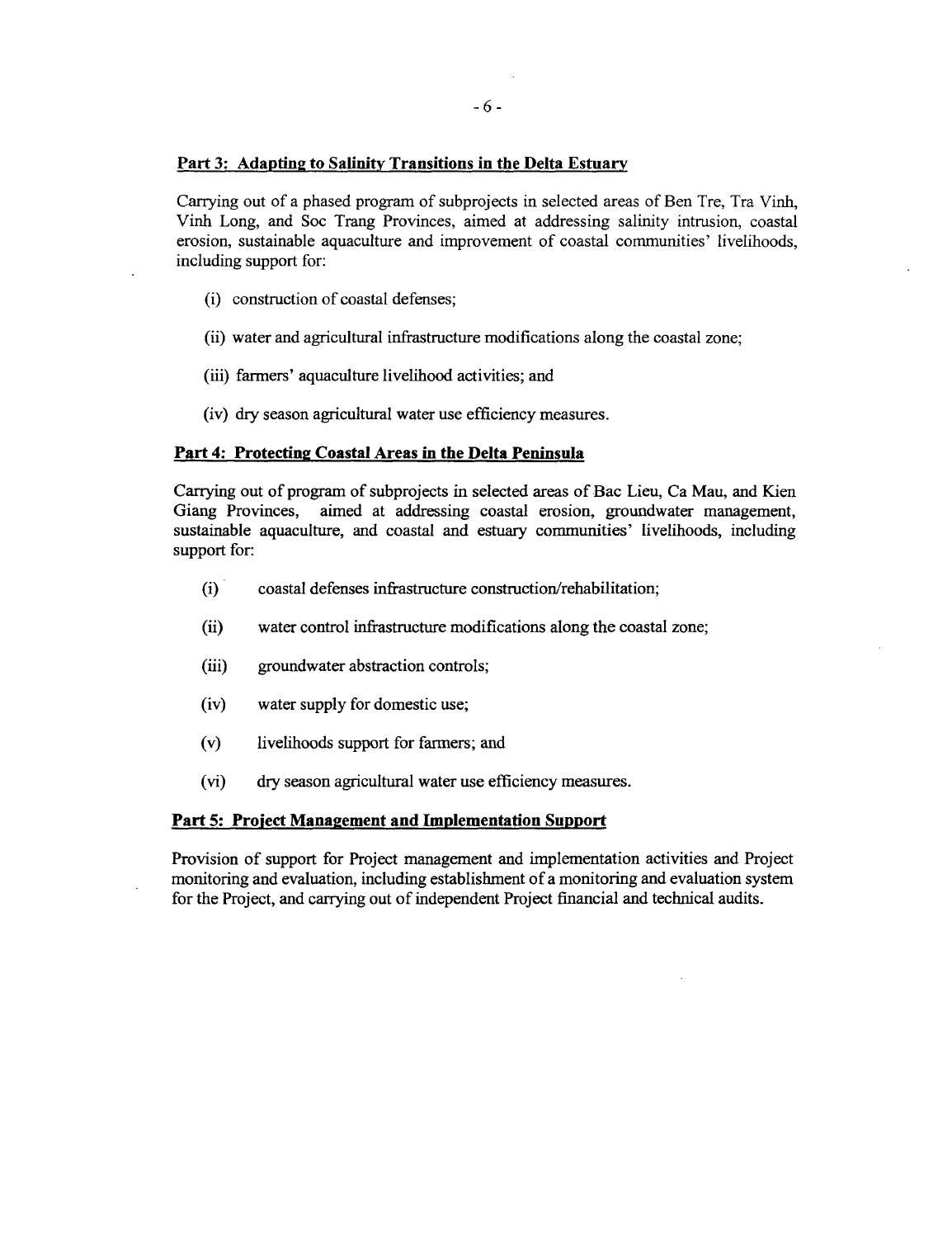# **SCHEDULE 2**

#### **Project Execution**

# **Section I. Implementation Arrangements**

# **A. Institutional Arrangements**

- 1. For the purpose of monitoring overall Project implementation and providing policy<br>and technical advice, a Project Steering Committee (PSC) comprising<br>representatives from MONRE, MARD, MPI, Provincial People's Committees maintained throughout the period of Project implementation, and chaired **by** <sup>a</sup> MARD ministerial leader.
- 2. The Recipient shall cause MONRE, MPI, MARD and the Project Provinces to work in close collaboration in the implementation of the Project and shall take all necessary steps including management of Project fiduciary, procurement, financial accounting, payment, and disbursement activities, as the case may be, to ensure that throughout Project implementation:
	- (a) at the central level:

(i) MARD **CPO** is responsible for: (i) overall implementation and management of the Project; and (ii) with respect to its respective activities under Part 1(a), and Parts 2, **3,** 4 and **5** of the Project;

(ii) MPI, through its assigned department is responsible for carrying out of Project implementation and Project monitoring and evaluation activities under Parts 1(c) and **5** of the Project; and

(iii) MONRE, through its MONRE **PMU** is responsible for the carrying out of Project implementation under Parts 1(a) and **1(b),** and Project monitoring and evaluation activities under Part **5** of the Project.

**(b)** at the provincial level:

(i) MARD **CPMU** is responsible for overall sub-project management and will provide, as needed, technical specialist staff from technical departments including agriculture, forestry, aquaculture, climate change, water, and environment;

(ii) MARD CPMU is responsible for the provision of technical support for the preparation of complex sub-projects;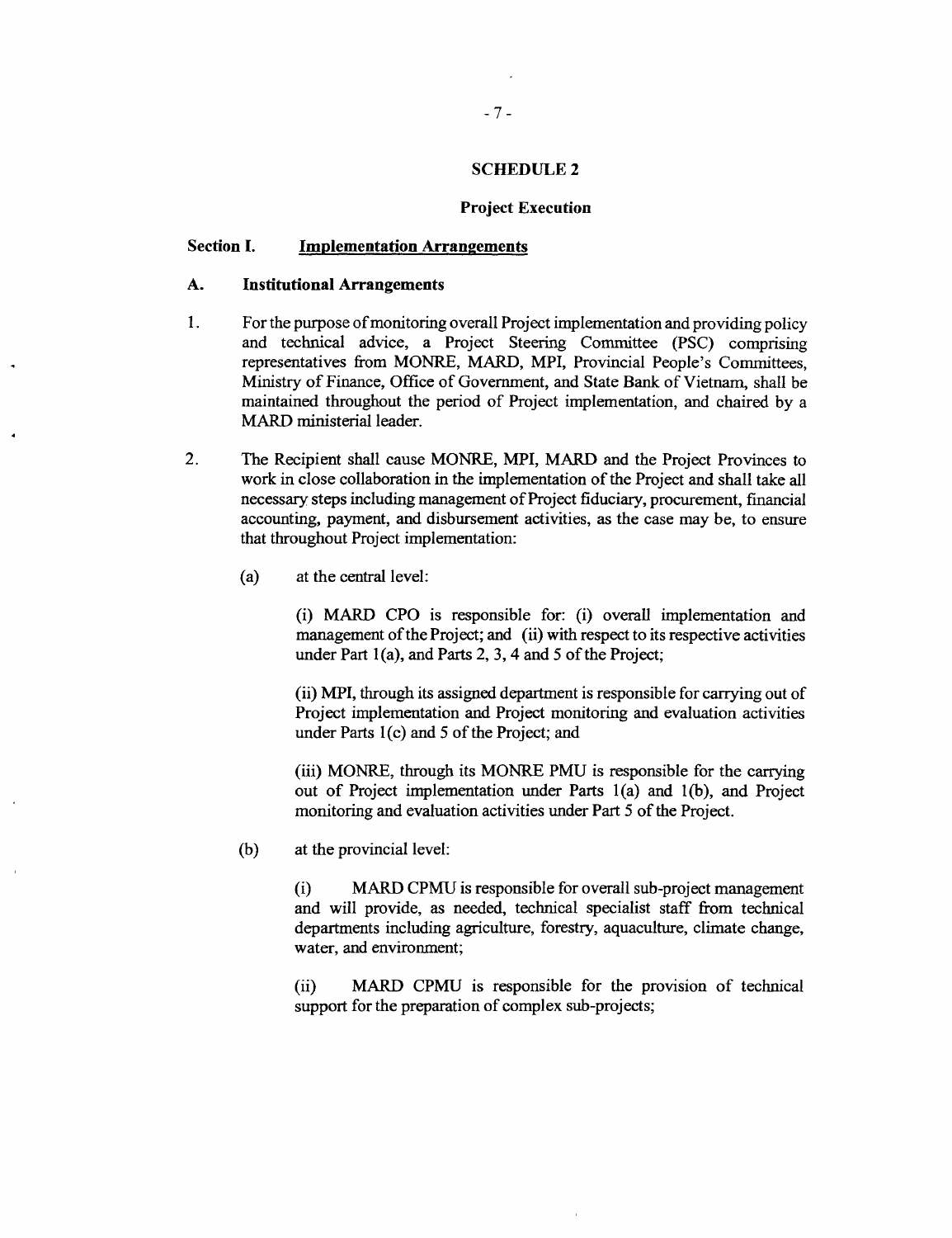(iii) the Provincial Project Management Unit **(PPMU)** of the relevant Provincial People's Committee or Department of Agriculture and Rural Development (DARD) is responsible for the implementation of subproject activities under Parts 2, **3,** 4, and **5** of the Project, including singleprovince subprojects within its respective jurisdiction; and

(iv) the Investment Construction Management Board No. **10,** under the direct management of MARD, is responsible for implementation of inter-provincial subprojects.

- **3.** The Recipient shall:
	- (a) carry out the Project, and cause the Project to be carried out, in accordance with the Project Operations Manual (POM) setting forth guidelines and procedures for the implementation of the Project, including: (i) technical components; (ii) monitoring and evaluation arrangements; (iii) environmental and social safeguards compliance; (iv) policies, procedures and requirements under the Project in regard to financial management, flow of funds, definition of roles and responsibilities, internal control and reconciliation, record keeping, reporting and auditing; (v) guidelines and procedures for procurement consistent with the provisions of Section **III** of this Schedule 2, as well as the allocation of roles and responsibilities for procurement review and approval; and (vi) performance indicators; and
	- **(b)** not amend, revise or waive, nor allow to be amended, revised or waived, the provisions of said POM or any part thereof, without the prior written agreement of the Association.
- 4. In case of any inconsistency between the provisions of the POM and those of this Agreement, the provisions of this Agreement shall prevail.

# B. **Anti-Corruption**

The Recipient shall ensure that the Project is carried out in accordance with the provisions of the Anti-Corruption Guidelines.

# **C. Safeguards**

1 **.** The Recipient shall ensure that all terms of reference for any technical assistance or studies carried out under the Project are consistent with, and pay due attention to, the Association Policies, as well as the Recipient's own laws relating to the environment and social aspects relevant to the Project.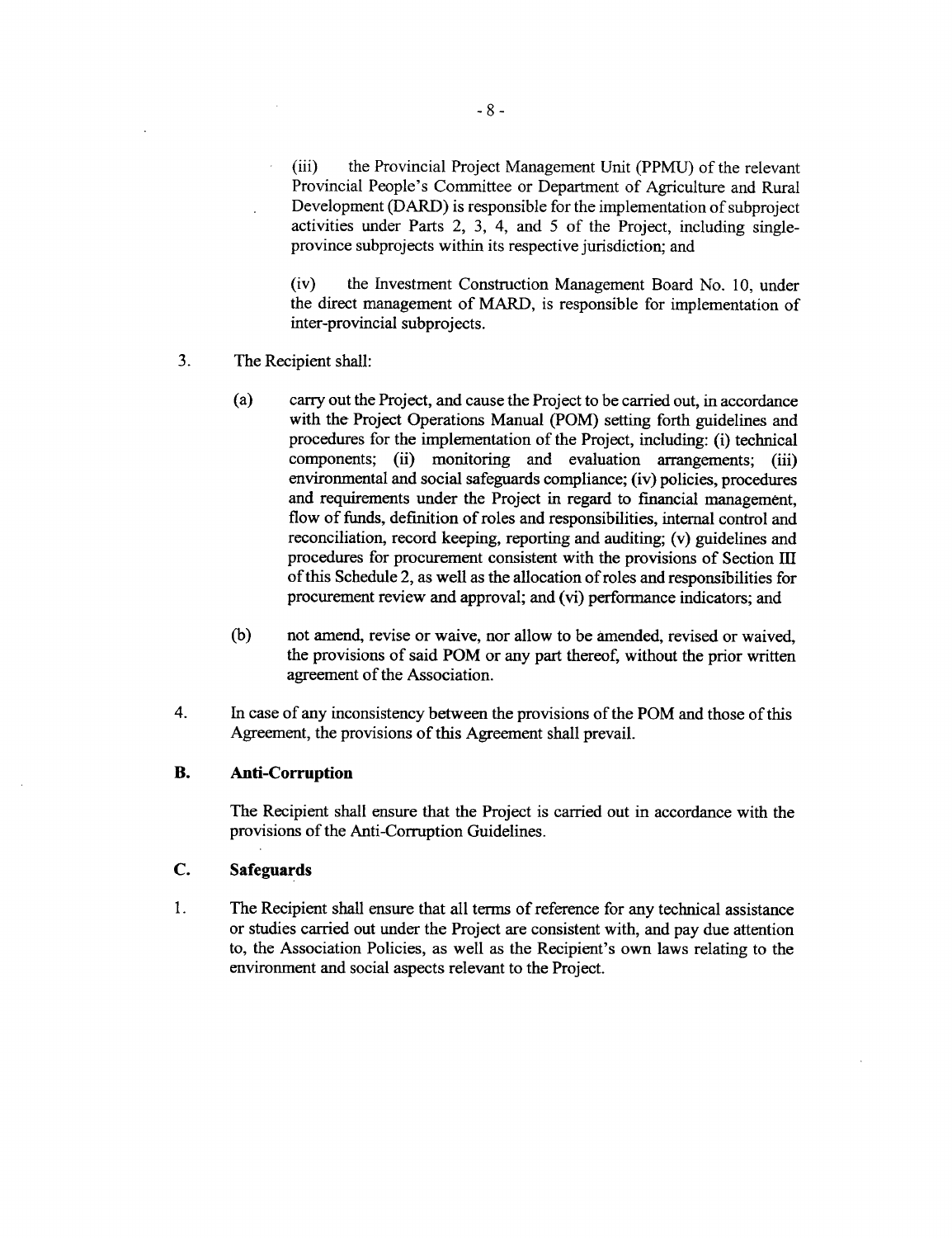- 2. The Recipient shall ensure that the Project shall be implemented in accordance with the guidelines, procedures, timetables and other specifications set forth in the Safeguard Instruments.
- **3.** The Recipient shall:
	- (a) take all necessary actions to avoid or minimize to the extent possible any involuntary relocation of persons, or their loss of shelter, assets, or access to assets, or loss of income sources or means of livelihood, temporarily or permanently; and
	- **(b)** in the event that Project activities give rise to Affected Persons, prior to the commencement of such activities, cause to be prepared, a Resettlement Action Plan (RAP), acceptable to the Association, in accordance with the guidelines, requirements and procedures set forth in the Resettlement Policy Framework (RPF), and thereafter implement in a timely manner said RAP as approved **by** the Association.
- 4. The Recipient shall: (a) prepare Environmental and Social Impact Assessments (ESIAs), and/or Environmental and Social Management Plans (ESMP), including Environmental Codes of Practice (ECOPs), as the case may be, acceptable to the Association, all in accordance with the guidelines, requirements and procedures set forth in the Environmental and Social Management Framework **(ESMF),** and thereafter implement in a timely and satisfactory manner said instruments; and **(b)** ensure that no civil works carried out under the Project, shall commence unless and until the relevant Safeguards Instruments are furnished to the Association and all requisite consultation and public disclosure activities have been carried out, all in manner and form satisfactory to the Association.
- **5.** The Recipient shall cause to be prepared, the Ethnic Minorities Development Plans **(EMDP),** acceptable to the Association, in accordance with the guidelines, requirements and procedures set forth in the Ethnic Minorities Policy Framework (EMPF), and thereafter implement in a timely manner each EMDP as approved **by** the Association.
- **6.** The Recipient shall:
	- (a) not amend, revise or waive, nor allow to be amended, revised or waived, the provisions of the Safeguard Instruments or any provision of any one thereof, without the prior written agreement of the Association; and
	- **(b)** maintain policies and procedures adequate to enable it to monitor and evaluate, in accordance with guidelines acceptable to the Association, the implementation of the Safeguard Instruments.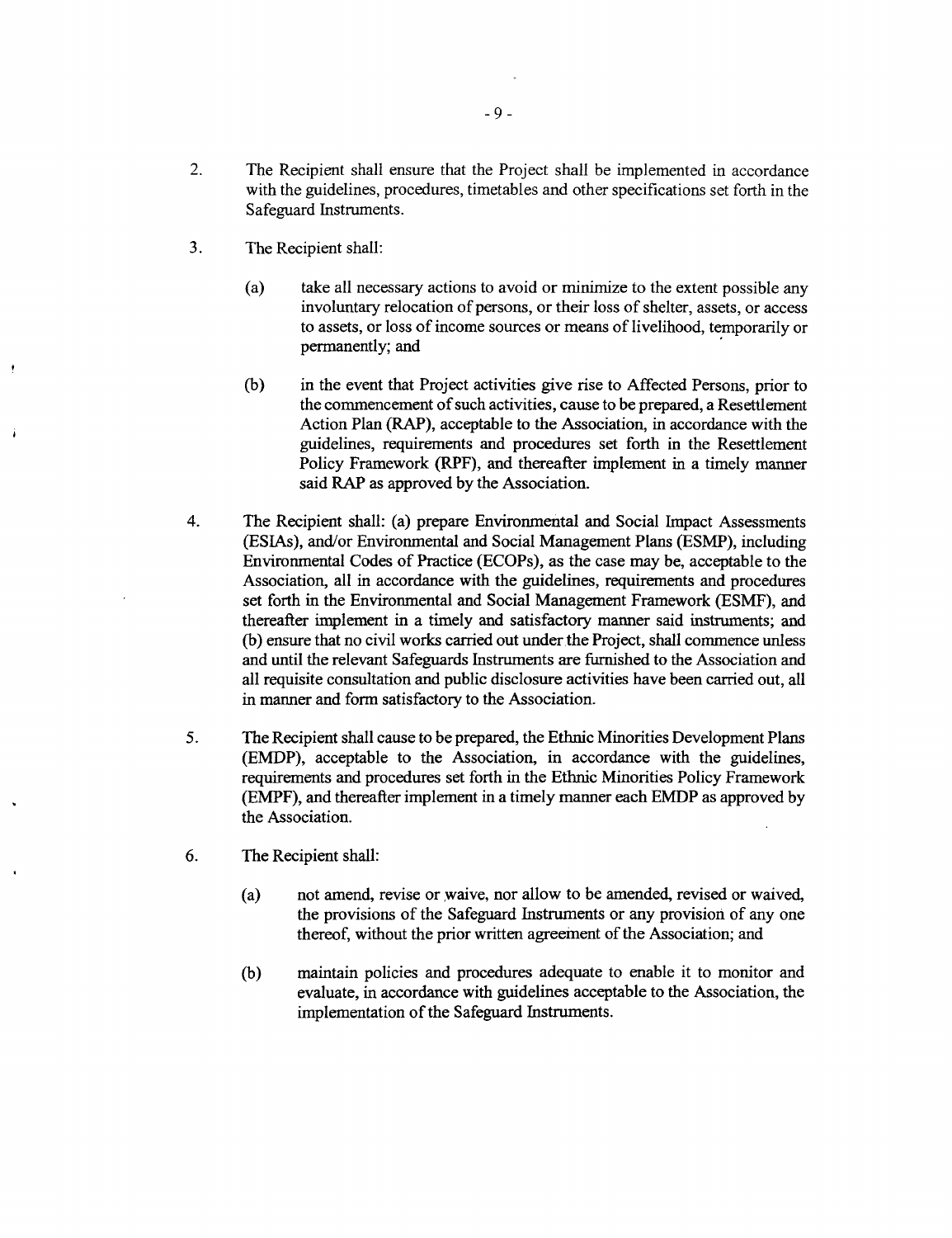- **7.** In case of any inconsistency between the provisions of any of the Safeguard Instruments and this Agreement, the provisions of this Agreement shall prevail.
- **8.** The Recipient shall ensure that all land acquisition required for the purposes of carrying out works under the Project are financed exclusively out of its own resources, and shall provide, promptly as needed, the resources needed for this purpose.
- **9.** Without limitation to the provisions of paragraph **I** of Section **II.A** of this Schedule 2, the Recipient shall take all measures necessary on its part to regularly collect, compile, and submit to the Association, as part of the Project Reports, information on the status of compliance with the Safeguards Instruments, giving details of:
	- (a) measures taken in furtherance of the Safeguards Instruments;
	- **(b)** conditions, if any, which interfere or threaten to interfere with the smooth implementation of the Safeguards Instruments; and
	- **(c)** remedial measures taken or required to be taken to address such conditions.

# **Section H. Project Monitoring. Reportinz and Evaluation**

## **A. Project Reports**

- **1.** The Recipient shall monitor and evaluate the progress of the Project and prepare Project Reports in accordance with the provisions of Section 4.08 of the General Conditions and on the basis of the indicators acceptable to the Association as set forth in the Project Operations Manual. Each Project Report shall cover the period of one calendar semester, and shall be furnished to the Association not later than forty-five (45) days after the end of the period covered **by** such report.
- 2. The Recipient shall carry out jointly with the Association, not later than thirty six **(36)** months after the Effective Date, or such other period as may be agreed **by** the Association, a midterm review to assess the status of Project implementation, as measured against the performance indicators set forth in the Project Operations Manual. Such review shall include an assessment of: (i) the progress in implementation; (ii) the results of monitoring and evaluation activities; (iii) the progress on procurement and disbursement; (iv) compliance with safeguard requirements; (v) adequacy of implementation arrangements; and (vi) the need to make any adjustments to the Project to improve performance.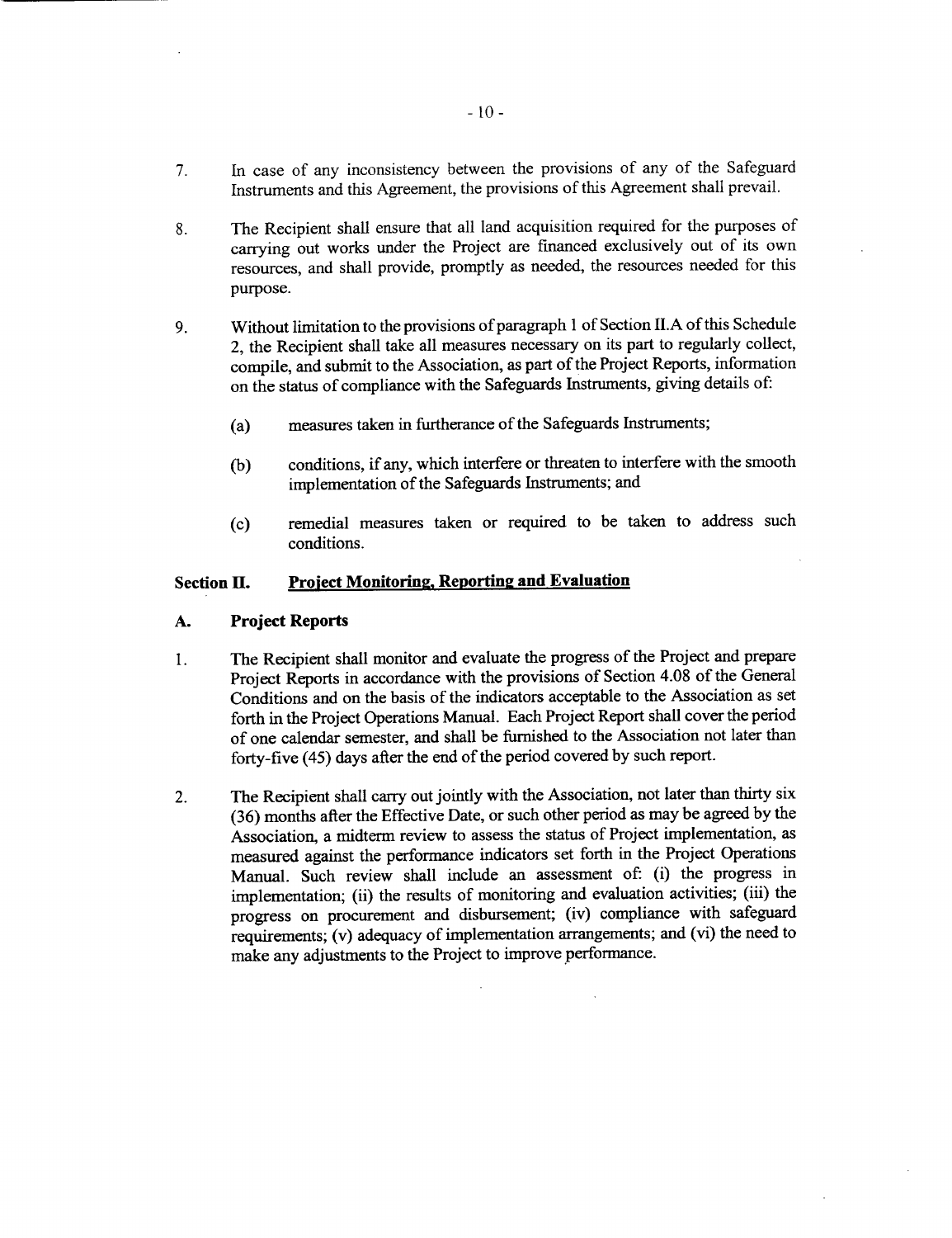# **B. Financial Management, Financial Reports and Audits**

- 1. The Recipient shall maintain or cause to be maintained a financial management system in accordance with the provisions of Section 4.09 of the General Conditions.
- 2. Without limitation on the provisions of Part A of this Section, the Recipient shall<br>prepare and furnish to the Association not later than forty-five (45) days after the<br>end of each calendar semester, interim unaudited f
- 3. The Recipient shall have its Financial Statements audited in accordance with the provisions of Section 4.09 (b) of the General Conditions. Each audit of the Financial Statements shall cover the period of one fiscal year

# **Section III. Procurement**

# **A. General**

- 1. Goods, Works and Non-consulting Services. All goods, works and non-consulting services required for the Project and to be financed out of the proceeds of the Financing shall be procured in accordance with the requiremen
- 2. **Consultants' Services.** All consultants' services required for the Project and to be financed out of the proceeds of the Financing shall be procured in accordance with the requirements set forth or referred to in Secti
- 3. **Definitions.** The capitalized terms used below in this Section to describe particular procurement methods or methods of review by the Association of particular contracts, refer to the corresponding method described in

# B. **Particular Methods of Procurement of Goods, Works and Non-consulting** Services

1. **International Competitive Bidding.** Except as otherwise provided in paragraph 2 below, goods, works and non-consulting services shall be procured under contracts awarded on the basis of International Competitive Biddin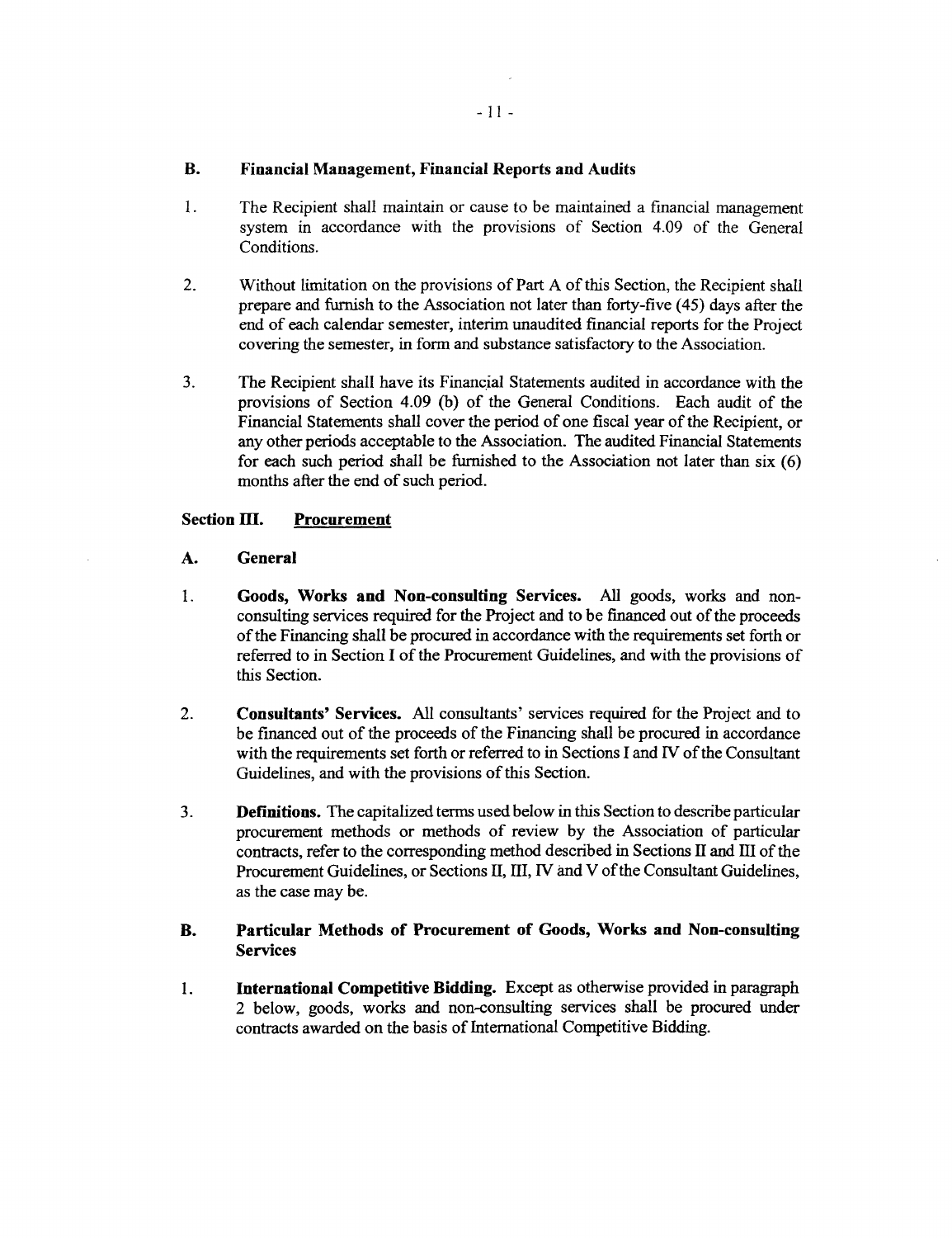**2. Other Methods of Procurement of Goods, Works and Non-consulting Services.** The following table specifies the methods of procurement, other than International Competitive Bidding, which may be used for goods, works, and nonconsulting services. The Procurement Plan shall specify the circumstances under which such methods may be used:

| <b>Procurement Methods</b>                                                                                          |  |  |
|---------------------------------------------------------------------------------------------------------------------|--|--|
| (a) National Competitive Bidding, subject to the additional provisions set forth<br>in the Annex to this Schedule 2 |  |  |
| (b) Shopping                                                                                                        |  |  |
| (c) Direct Contracting                                                                                              |  |  |
| (d) Force Account                                                                                                   |  |  |
| (e) Community Participation                                                                                         |  |  |

# **C. Particular Methods of Procurement of Consultants'** Services

- 1. **Quality- and Cost-based Selection. Except as otherwise provided in paragraph** 2 below, consultants' services shall be procured under contracts awarded on the basis of Quality and Cost-based Selection.
- 2. **Other Methods of Procurement of Consultants'** Services. The following table specifies methods of procurement, other than Quality and Cost-based Selection, which may be used for consultants' services. The Procurement Plan shall specify the circumstances under which such methods may be used:

| <b>Procurement Methods</b>                            |
|-------------------------------------------------------|
| (a) Quality-Based Selection                           |
| (b) Least-Cost Selection                              |
| (c) Selection Based on Consultants' Qualifications    |
| (d) Single Source Selection of Consulting Firms       |
| (e) Selection of Individual Consultants               |
| (f) Single Source Selection of Individual Consultants |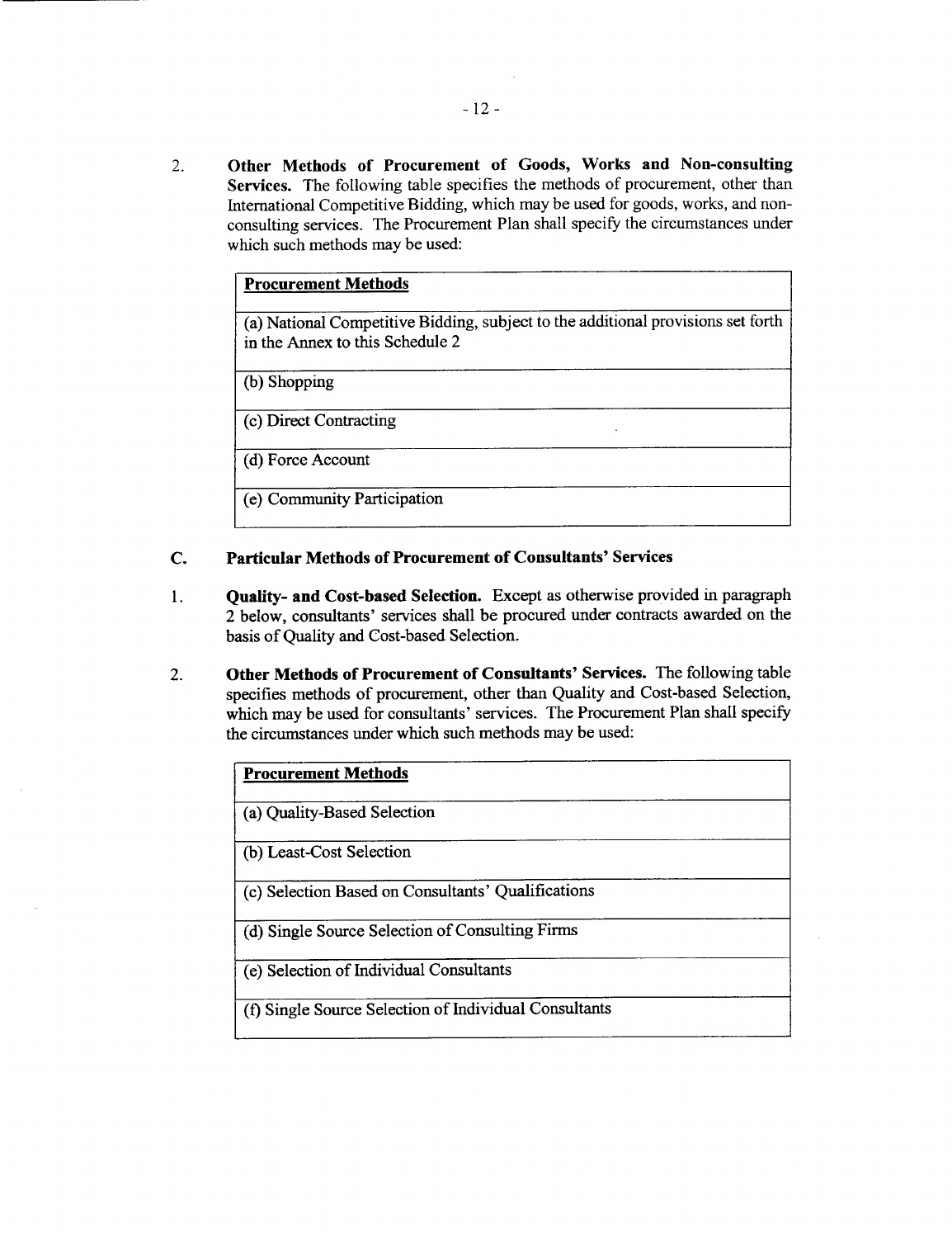# **D. Review by the Association of Procurement Decisions**

The Procurement Plan shall set forth those contracts which shall be subject to the Association's Prior Review. **All** other contracts shall be subject to Post Review **by** the Association.

# **Section IV. Withdrawal of the Proceeds of the Financing**

# **A. General**

1. The Recipient may withdraw the proceeds of the Financing in accordance with the provisions of Article II of the General Conditions, this Section, and such additional the "World Bank Disbursement Guidelines for Projects" dated May 2006, as revised from time to time **by** the Association and as made applicable to this Agreement pursuant to such instructions), to finance **100%** (inclusive of Taxes) of Eligible Expenditures, consisting of goods, works, consultants' services, nonconsulting services, Incremental Operating Costs, Training and Workshops.

# B. **Withdrawal Conditions; Withdrawal Period**

- **I.** Notwithstanding the provisions of Part **A** of this Section, no withdrawal shall be made for payments made prior to the date of this Agreement except that withdrawals up to an aggregate amount not to exceed **SDR710,000** may be made for payments made prior to this date but on or after May **1, 2016** for Eligible Expenditures.
- 2. The Closing Date is December **31,** 2022.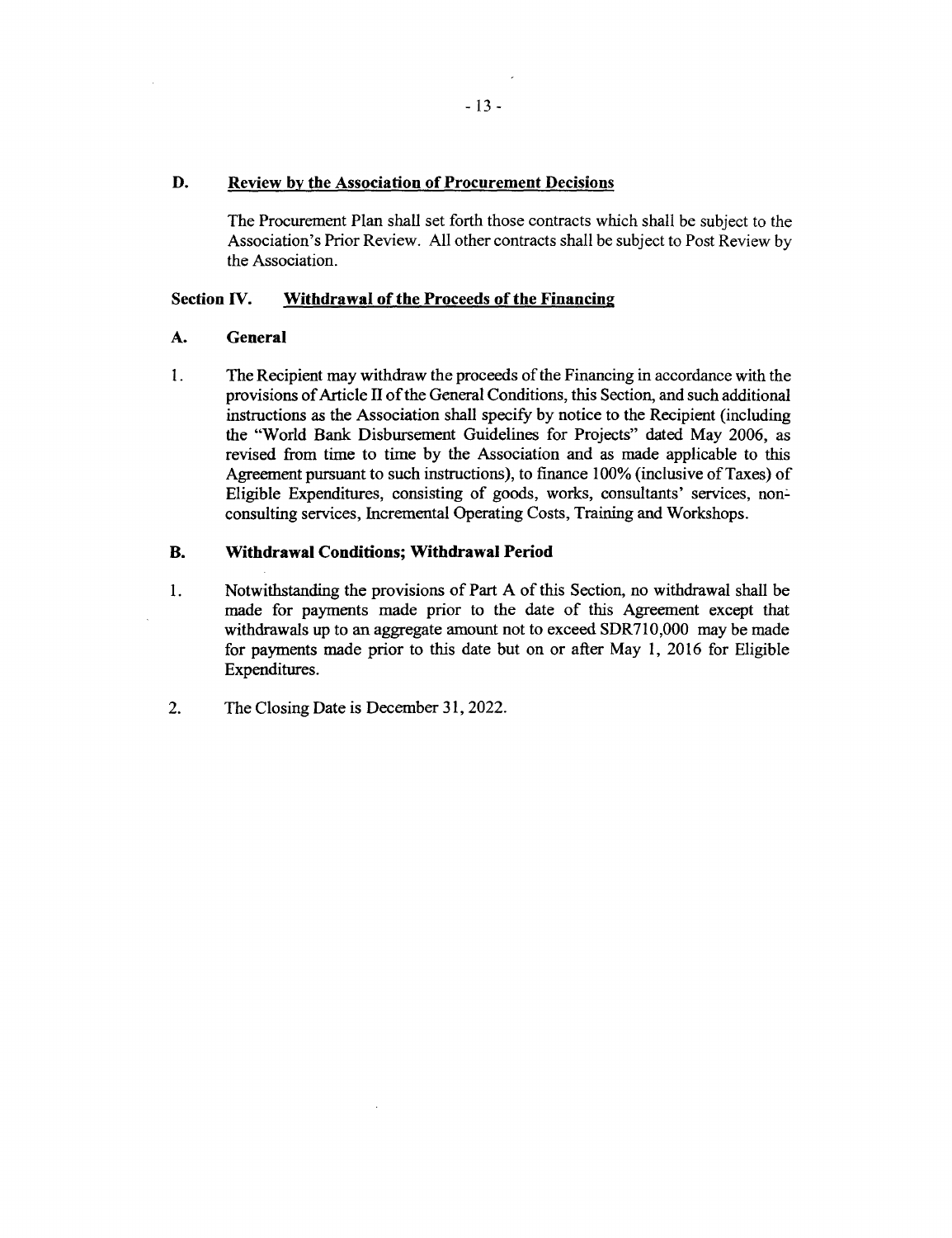#### **ANNEX to SCHEDULE 2**

# **National Competitive Bidding Procedures**

The procedures to be followed for the procurement of goods, non-consulting services, and works under contracts awarded on the basis of National Competitive Bidding shall be those set forth in: (a) Article 20 on Open Bidding of the Recipient's Law on Procurement No. **43/2013/QH13** dated November **26, 2013** and related provisions necessary to effect the same; and **(b)** the Recipient's Decree No. **63/2014/ND-CP** dated June **26,** 2014 Guiding Implementation of the Law on the Procurement (collectively, "National Procurement Laws"), subject to the provisions of Section I and Paragraphs **3.3** and 3.4 of the "Guidelines for Procurement of Goods, Works, and Non-Consulting Services under IBRD Loans and **IDA** Credits **&** Grants **by** World Bank Borrowers" dated January 2011 and revised July 2014 ("the Procurement Guidelines") and the following provisions:

# Conflict of Interest

**1. A** bidder shall not have a conflict of interest. Any bidder found to have a conflict of interest shall be ineligible for award of a contract. The provisions on conflict of interest as stated under Section **I** of the Procurement Guidelines shall apply.

#### Eligibility

2. The eligibility of bidders shall be as defined under Section **I** of the Procurement Guidelines; accordingly, no bidder or potential bidder shall be declared ineligible for contracts financed **by** the Association for reasons other than those provided in Section I of the Guidelines. Foreign bidders shall be eligible to participate in bidding under the same conditions as national bidders. In particular, no domestic preference over foreign bidders shall be granted to national bidders in bid evaluation, nor shall foreign bidders be asked or required to form joint ventures with or be subcontractors to national bidders in order to submit a bid.

**3.** Government-owned enterprises or institutions of the Recipient's country are eligible to bid in the Recipient's country only if they can establish that they: (i) are legally and financially autonomous, (ii) operate under commercial law, and (iii) are not dependent agencies of the Recipient or Sub-Recipient.

# Time for Bid Preparation

4. The time allowed for the preparation and submission of bids for large and/or complex packages shall not be less than thirty **(30)** days from the date of the invitation to bid or the date of availability of the bidding documents, whichever is later.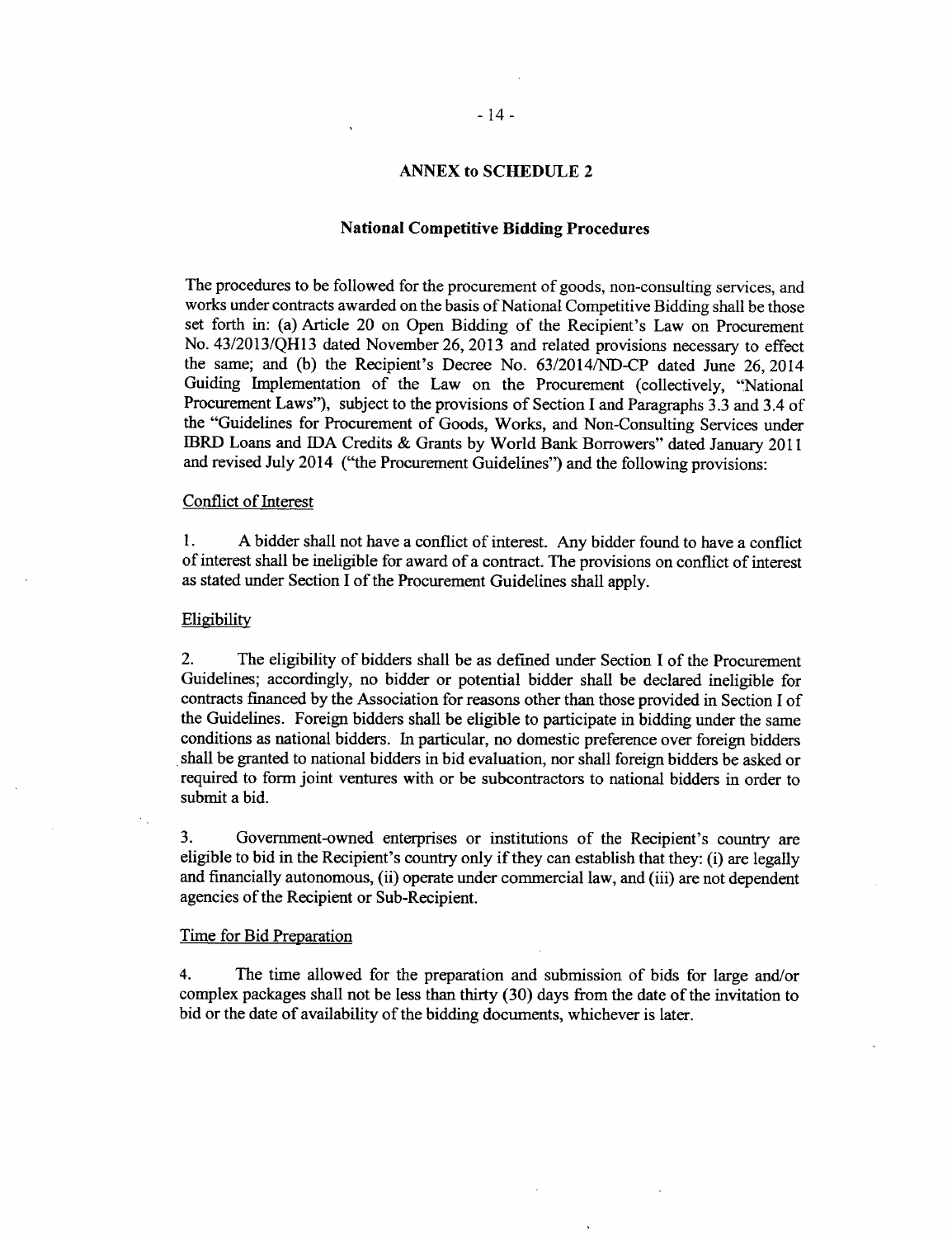# Standard Bidding Documents

*5.* The standard bidding documents acceptable to the Association shall be used.

#### Bid Opening and Bid Evaluation

**6.** Bids shall be opened in public, immediately after the deadline for submission of bids, regardless of the number of bids received.

**7.** Evaluation of bids shall be made in strict adherence to the criteria that shall be clearly specified in the bidding documents and quantified in monetary terms for evaluation criteria other than price; merit points shall not be used in bid evaluation. No bid shall be eliminated from detailed evaluation on the basis of minor, non-substantive deviations. The evaluation of bidder's qualifications shall be conducted separately subsequent to the technical and commercial evaluation of the bid.

**8. A** contract shall be awarded, within the period of the validity of bids, to the bidder who meets the appropriate standards of capability and resources and whose bid has been determined (i) to be substantially responsive to the bidding documents and (ii) to offer the lowest evaluated cost. **A** bidder shall neither be required nor permitted, as a condition for award, to undertake obligations not specified in the bidding documents or otherwise to modify the bid as originally submitted.

**9.** No bid shall be rejected on the basis of a comparison with the employer's estimate and budget ceiling without the Association's prior written agreement.

# Rejection of **All** Bids and Re-bidding

**10.** Rejection of all bids is justified when there is lack of effective competition, or all bids are not substantially responsive, or no bidder meets the specified qualification criteria, or the bid price of the lowest evaluated winning bid is substantially higher than the Recipient's updated estimated cost or available budget. **All** bids shall not be rejected or new bids solicited without the Association's prior written agreement.

### Complaints **by** Bidders and Handling of Complaints

**11.** The Recipient shall implement an effective and independent protest mechanism, acceptable to the Association, allowing bidders to protest and have their protests handled **in** a timely manner.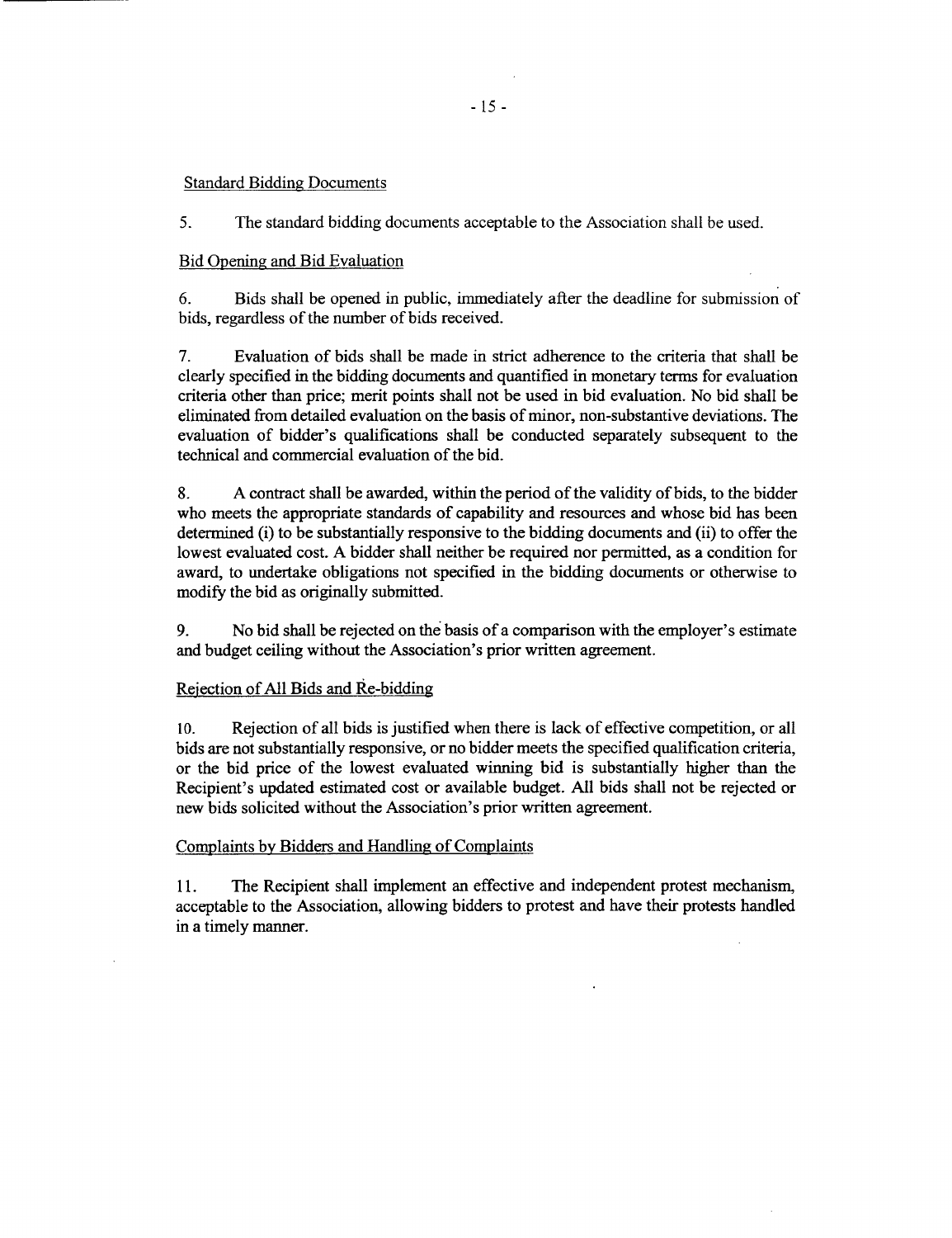# **SCHEDULE 3**

# **Repayment Schedule**

 $\mathcal{L}_{\mathcal{A}}$ 

| Date Payment Due                                            | <b>Principal Amount of the Credit</b><br>repayable<br>(expressed as a percentage)* |
|-------------------------------------------------------------|------------------------------------------------------------------------------------|
| On each May 1 and November 1:                               |                                                                                    |
| Commencing November 1, 2021 to and including<br>May 1, 2031 | $1.65\%$                                                                           |
| Commencing November 1, 2031 to and including<br>May 1, 2041 | 3.35%                                                                              |

 $\overline{\phantom{a}}$ 

 $\ddot{\phantom{a}}$ 

 $\overline{a}$ 

 $\mathcal{A}$ 

**\*** The percentages represent the percentage of the principal amount of the Credit to be repaid, except as the Association may otherwise specify pursuant to Section **3.03 (b)** of the General Conditions.

 $\sim$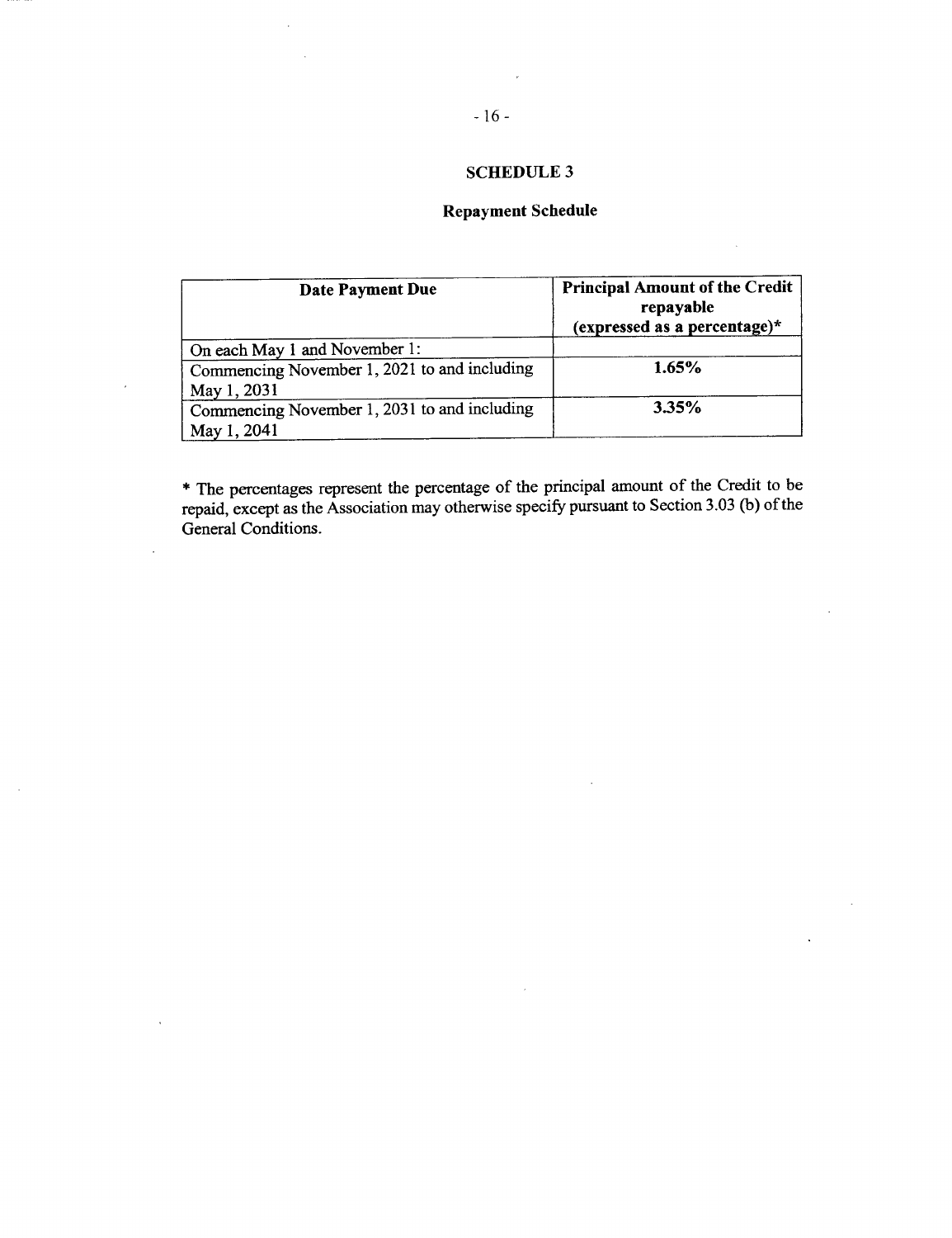# **APPENDIX**

## **Section 1. Definitions**

- 1. "Affected Persons" means persons who, on account of implementation of the Project, have experienced or would experience direct economic and social impacts caused **by:** (a) the involuntary taking of land, resulting in: **(i)** relocation or loss of shelter; (ii) loss of assets or access to assets; or (iii) loss of income sources or means of livelihood, whether or not such persons must move to another location; or **(b)** the involuntary restriction of access to legally designated parks and protected areas, resulting in adverse impacts on the livelihood of such person.
- 2. "Anti-Corruption Guidelines" means the "Guidelines on Preventing and Combating Fraud and Corruption in Projects Financed **by** IBRD Loans and **IDA** Credits and Grants", dated October *15,* **2006** and revised in January **2011.**
- **3.** "Association Policies" means the operational policies, procedures, guidelines and instructions governing the operations of the Association, which can be found on the Association's website at www.worldbank.org.

 $\ddot{\bullet}$ 

- 4. "Consultant Guidelines" means the "Guidelines: Selection and Employment of Consultants under IBRD Loans and IDA Credits **&** Grants **by** World Bank Borrowers" dated January **2011,** revised July 2014.
- *5.* "Department of Agriculture and Rural Development" or "DARD" means a department of agriculture and rural development within each of Provinces, or any successor thereto.
- **6.** "Environmental Codes of Practice" or "ECOPs" means the standardized requirements and practices referred to in Section I.C.4 of Schedule 2 to this Agreement, included in the Environmental and Social Management Plans to be followed **by** the Recipient in the implementation of Project activities to ensure compliance with certain environmental aspects of the Project, as said environmental codes of practice may be revised from time to time with the prior written agreement of the Association, and such term includes any annexes or schedules to such codes of practice.
- *7.* "Environmental and Social Impact Assessment" or "ESIA" means the assessment, acceptable to the Association, referred to in Section I.C.4 of Schedule 2 to this Agreement, and approved or to be approved **by** the Ministry of Natural Resources and Environment, Ministry of Agriculture and Rural Development or the Provincial Peoples' Committee in each Project Province.
- **8.** "Environmental and Social Management Plans" or "ESMPs" means the plans acceptable to the Association, referred to in Section I.C.4 of Schedule 2 to this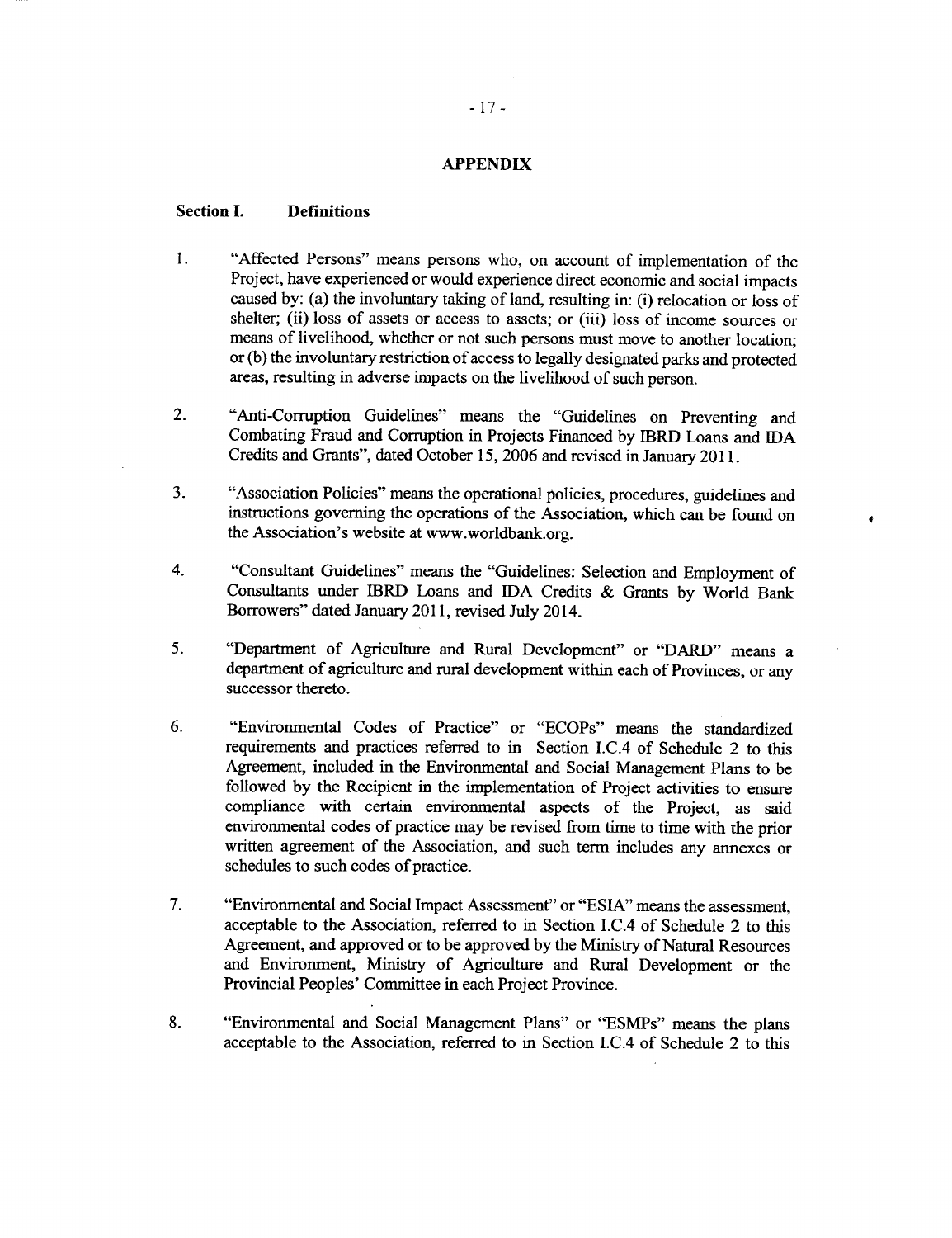Agreement, and approved or to be approved **by** the Ministry of Natural Resources and Environment, Ministry of Agriculture and Rural Development or the Provincial Peoples' Committee in each Project Province; which set forth the specific actions, measures and policies designed to maximize the benefit of the respective activities under the Project, as well as eliminate, offset or mitigate any adverse environmental and social impacts, or reduce such impacts to acceptable levels, along with administrative and monitoring arrangements to ensure the implementation of said actions, measures and policies, as said **ESMP** may be revised from time to time with the prior written agreement of the Association, and such term includes any annexes or schedules to such plan.

- **9.** "Environmental and Social Management Framework" or **"ESMF"** means the framework, acceptable to the Association, adopted **by** the Ministry of Agriculture and Rural Development and referred to in Section **I.C.2** of Schedule 2 to this Agreement, which sets forth the environmental protection measures in respect of the Project, including preparation of ESIAs and ESMPs during the implementation of the Project, and administrative and monitoring arrangements to ensure the implementation of said framework, as said **ESMF** may be revised from time to time with the prior written agreement of the Association, and such term includes any annexes or schedules to such framework.
- **10.** "Ethnic Minorities Development Plans" or "EMDPs" means the plans, acceptable to the Association, to be prepared and adopted **by** MARD and PPCs, and referred to in Section **I.C.5** of Schedule 2 to this Agreement, which set forth measures designed to ensure that ethnic minority communities affected **by** the Project receive culturally appropriate social and economic benefits, and if any potential adverse effects on such communities are identified, measures to ensure their effects are avoided, minimized, mitigated, or compensated for, as said EMDPs may be revised from time to time with the prior written agreement of the Association, and such term includes any annexes or schedules to such plans.
- **11.** "Ethnic Minorities Policy Framework" or "EMPF" means the framework, acceptable to the Association, to be prepared and adopted **by** MARD, and referred to in Section I. *C.5* of Schedule 2 to this Agreement, which sets forth the policies and procedures to ensure that ethnic minority communities affected **by** the Project receive culturally appropriate social and economic benefits, and if any potential adverse effects on such communities are identified, measures to ensure their effects are avoided, minimized, mitigated, or compensated, as well as the preparation of EMDPs during the implementation of the Project, as said EMPF may be revised from time to time with the prior written agreement of the Association, and such term includes any annexes or schedules to such framework.
- 12. "General Conditions" means the "International Development Association General Conditions for Credits and Grants", dated July **31, 2010,** with the modifications set forth in Section II of this Appendix.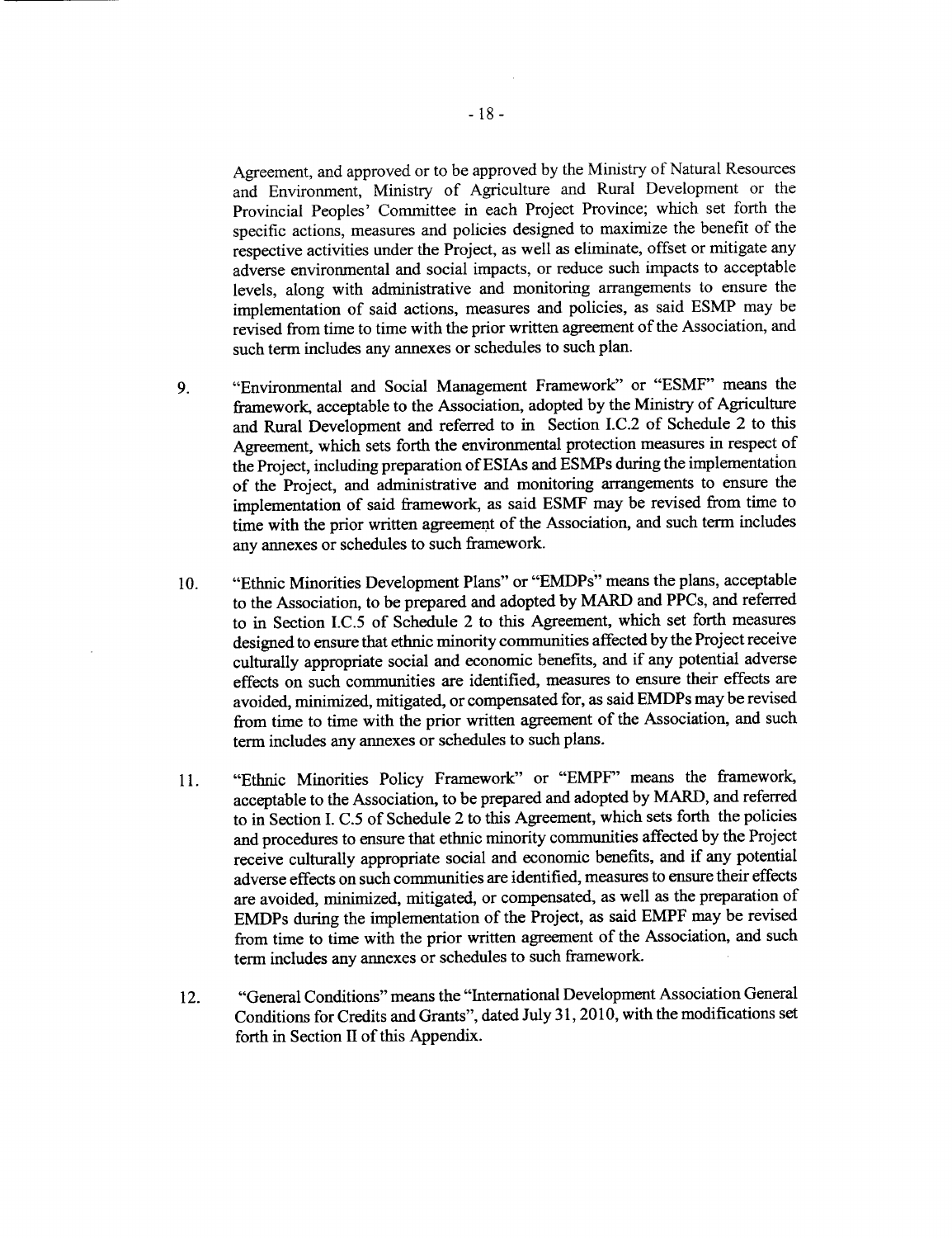- **13.** "Incremental Operating Costs" means the reasonable cost of incremental eligible expenditures incurred **by** the Recipient and implementing agencies as well as concerned participating agencies and local beneficiaries in the implementation of the Project, which expenditures would not have been incurred absent the Project, including the costs of consumables, operation, maintenance, and/or rental of vehicles; bank charges; advertising expenses; communication costs; information and communication programs; transportation costs; accommodation and per diem for Project staff including contracted staff and other participants for purposes of Project implementation, management, and supervision; and wages of contracted staff, but in all cases excluding salaries, salary allowances, and salary supplements of the Recipient's civil servants ("công chức", "viên chức").
- 14. "MARD **CPO"** means the central project office for overall implementation and management of the Project established under MARD referred to in Section I.A.2 of Schedule 2 to this Agreement, or any successor thereto.
- *15.* "MARD **CPMU "** means a central project management unit established under Ministry of Agriculture and Rural Development in accordance with Decision Number **1770/QD-BNN-TCCB** dated May **13, 2016,** and responsible for the implementation of Parts 1(a), 2, **3,** 4, and *5* of the Project as referred to in paragraph 2 of Section **I. A** of Schedule 2 to this Agreement, or any successor thereto.
- **16.** "Mekong Delta" means an area in the south of the Recipient's territory comprising a total of twelve (12) Provinces and Can Tho City.
- **17.** "Mekong Delta Center" means a center to be established in Can Tho City under Part **1(b)** of the Project.
- **18.** "Ministry of Agriculture and Rural Development" or "MARD" means the Recipient's Ministry of Agriculture and Rural Development, or any successor thereto.
- **19.** "Ministry of Finance" or "MOF" means the Recipient's Ministry of Finance, or any successor thereto.
- 20. "Ministry of Natural Resources and Environment" or "MONRE" means the Recipient's Ministry of Natural Resources and Environment, or any successor thereto.
- 21. "Ministry of Planning and Investment" or "MPI" means the Recipient's Ministry of Planning and Investment, or any successor thereto.
- 22. "MONRE **PMU'** means the project management unit established **by** MONRE in accordance with Decision Number **1076/QD-BTNMT** dated May 12, **2016,** which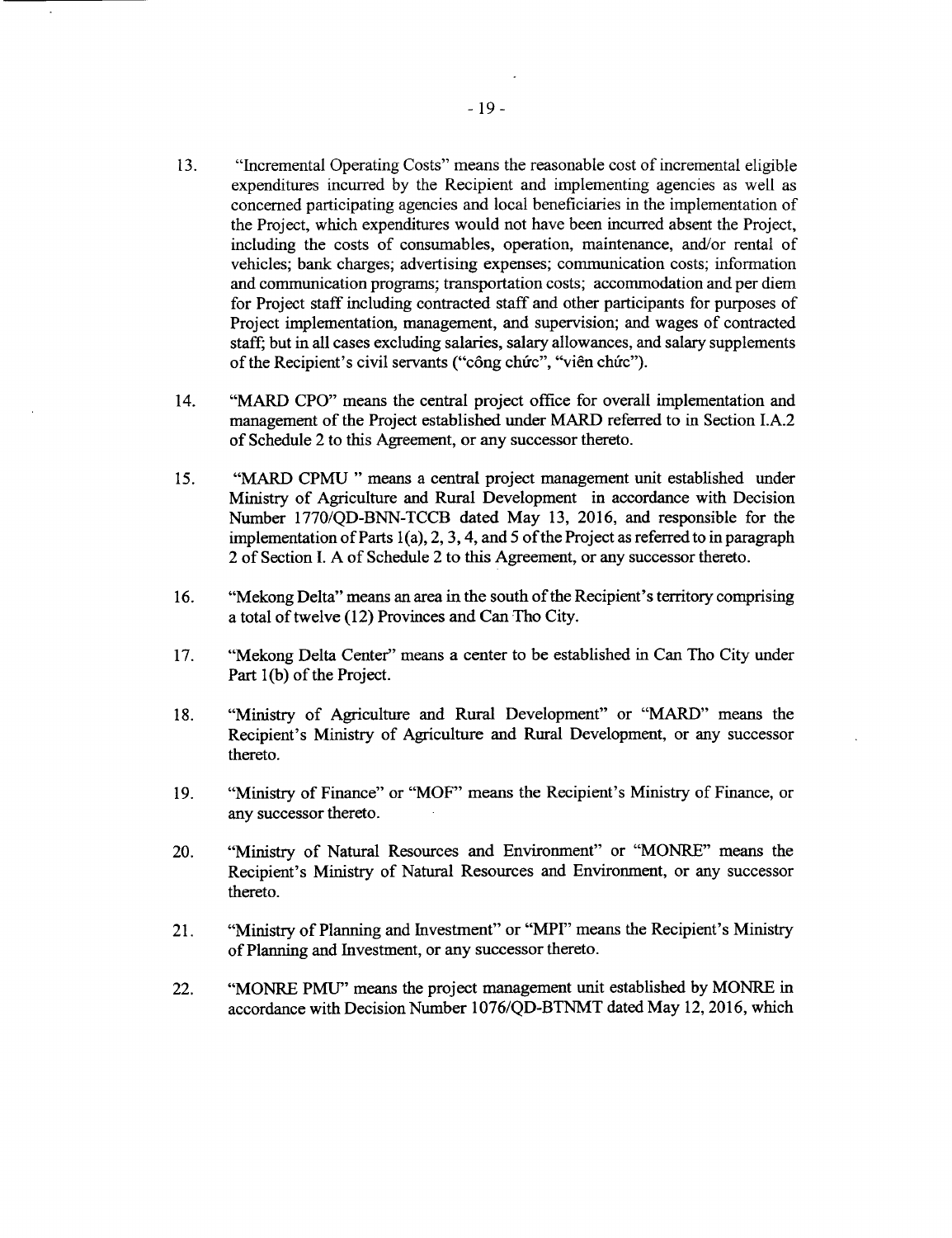is responsible for the implementation of Parts **I** and **5** of the Project, as referred to in Section **I.A** of Schedule 2 to this Agreement, or any successor thereto.

- **23.** "Project Operations Manual" or "POM" means, collectively, the project operations document, adopted **by** MARD in accordance with Decision Number *1735/QD* **- BNN-HTQT** dated May **11, 2016;** and the project operations document adopted **by** MONRE in accordance with Decision Number 1090/QD-BTNMT-KH dated May **13, 2016,** as referred to in paragraph **3** of Section **I.A.2** of Schedule 2 to this Agreement, which sets forth guidelines, policies and procedures for the implementation of the Project, as the same may be amended from time to time with the prior written agreement of the Association, and such term includes any annexes or schedules or amendments to such manual.
- 24. "Procurement Guidelines" means the "Guidelines: Procurement of Goods, Works and Non-consulting Services under IBRD Loans and **IDA** Credits **&** Grants **by** World Bank Borrowers" dated January **2011,** revised July 2014.
- *25.* "Procurement Plan" means the Recipient's procurement plans for the Project, including the procurement plan adopted **by** MARD and Project Provinces dated March **17, 2016;** the procurement plan adopted **by** MONRE dated April 2, **2016;** and the procurement plan adopted **by** MPI dated May **18, 2016** and referred to in paragraph **1.18** of the Procurement Guidelines and paragraph **1.25** of the Consultant Guidelines, as the same shall be updated from time to time in accordance with the provisions of said paragraphs.
- **26.** "Project Steering Committee" means the committee referred to in paragraph 1 of Section I.A of Schedule 2 to this Agreement, responsible for monitoring overall Project implementation and the provision of policy and technical guidance, or any successor thereto.
- **27.** "Provincial People's Committees" or "PPCs" means, collectively, the Recipient's local governments at the Province level, or any successor thereto, and "Provincial People's Committee" or "PPC" means any one of Provincial People's Committees in a Project Province.
- **28.** "Provincial Project Management Unit" or "PPMU" means a unit established **by** a Provincial People's Committee under its respective DARD which is responsible for the implementation of the Project within a respective Province as referred to in paragraph 2(b)(iii) of Section **I. A** of Schedule 2 to this Agreement.
- **29.** "Project Provinces" means the provinces selected **by** the Recipient to participate in the carrying out of Project activities and "Project Province" means any one of such Provinces.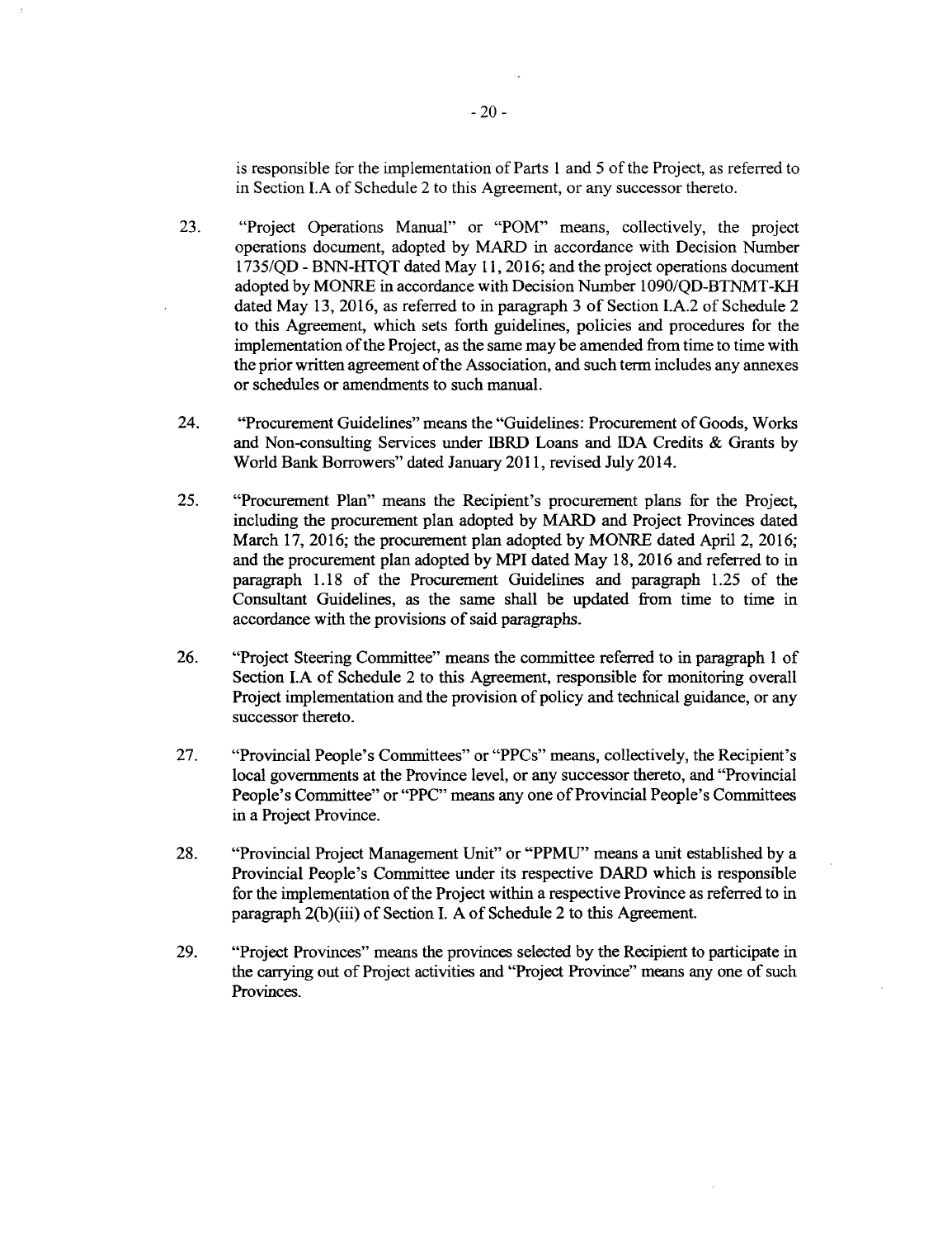- **30.** "Province" means any of the government administrative areas established as such in accordance with the Recipient's constitution and laws, or any successor thereto.
- **31.** "Resettlement Action Plans" or "RAPs" means the resettlement plans acceptable to the Association, referred to in paragraph 1 of Section I.C of Schedule 2 to this Agreement, to be prepared and adopted **by** the PPCs/ MARD; which set forth principles and procedures governing the acquisition of land and related assets, and the compensation, resettlement, and rehabilitation of Affected Persons in accordance with the guidelines and procedures set forth in the RPF, as said plans may be revised from time to time with the prior written agreement of the Association, and such term includes any annexes or schedules to such plan.
- **32.** "Resettlement Policy Framework" or "RPF" means the policy framework for resettlement and land acquisition acceptable to the Association, referred to in paragraph 1 of Section **I.C.3.(b)** of Schedule 2 to this Agreement, approved **by** the Prime Minister in accordance with Decision Number 801/TTg-QHQT dated May **17, 2016;** which sets forth principles for formulating entitlements and/or support for affected households, mitigation measures, monitoring and evaluations of resettlement activities, budget and implementation arrangements, including capacity building through training, to carry out the acquisition of land and related assets under the Project and compensation, resettlement, support and livelihoods rehabilitation of Affected Persons, and the preparation of RAPs during the implementation of the Project, as said RPF may be revised from time to time with the prior written agreement of the Association, and such term includes any annexes or schedules to such framework.
- **33.** "Safeguards Instruments" means, collectively, the Environmental and Social Impact Assessments, the Environmental and Social Management Plans, the Environmental and Social Management Framework, the Environmental Codes of Practice, the Resettlement Policy Framework, the Resettlement Action Plans, the Ethnic Minorities Policy Framework, and the Ethnic Minorities Development Plans.
- 34. "State Bank of Vietnam" or "SBV" means the Recipient's central bank, or any successor thereto.
- *35.* "Training and Workshops" means the reasonable costs of expenditure incurred **by** the Recipient, in facilitating, conducting, and/or undertaking domestic training and workshop activities including establishment of demonstration sites as farmer field schools for the training purposes under the Project, including: costs of training or workshop materials; equipment and venue rental; and per diem, accommodation, and transportation for those attending the training or workshop, honoraria for government trainers; but excluding salary and salary supplements of the Recipient's civil servants ("công chức", "viên chức").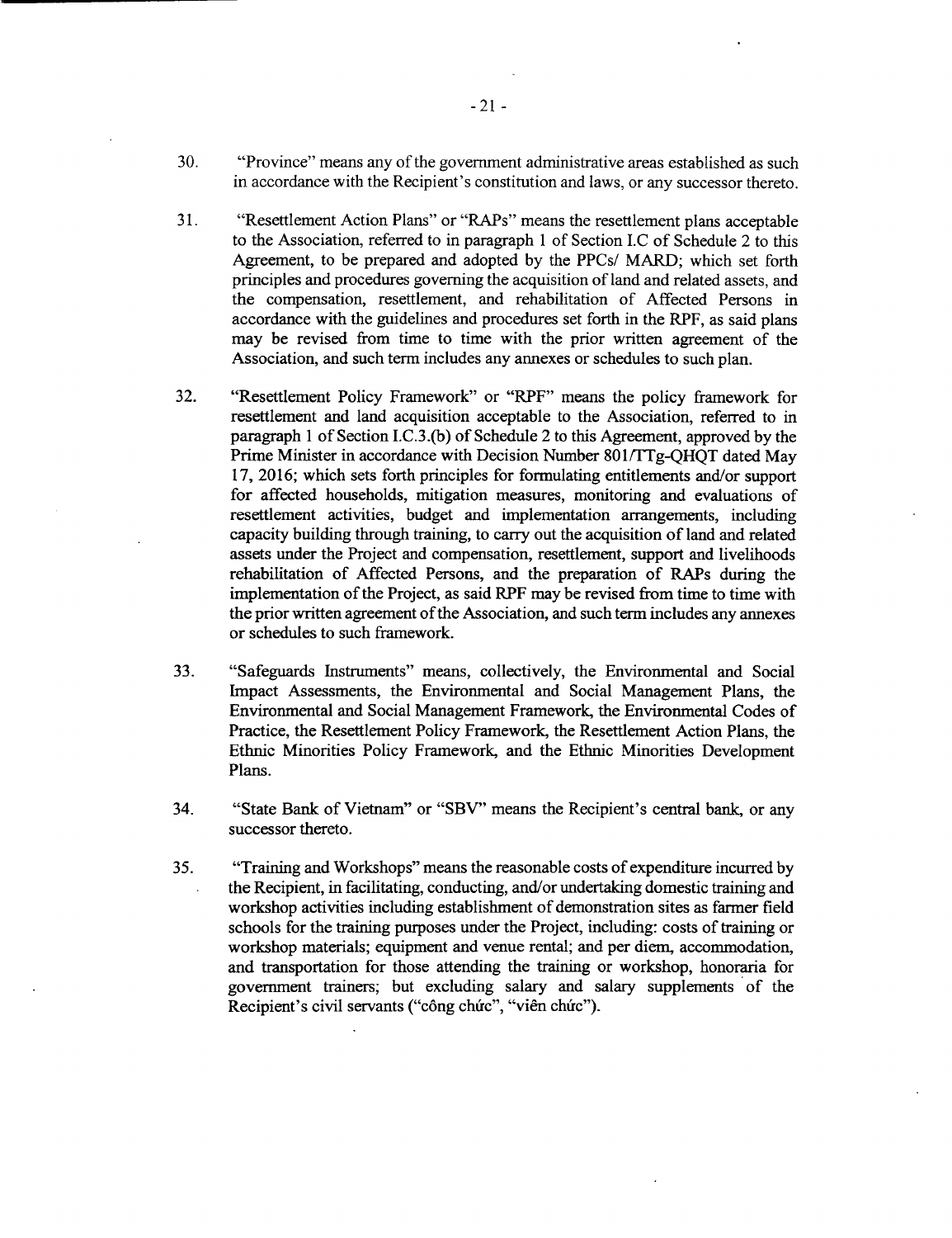# **Section H. Modifications to the General Conditions**

The modifications to the General Conditions are as follows:

1. Paragraph (a) of Section **2.05** is modified to read as follows:

"Section **2.05** Eligible Expenditure

(a) the payment is for the financing of the reasonable cost of goods (including office equipment and vehicles), works, services, Incremental Operating Costs, or Training and Workshops required for the Project, and to be financed out of the proceeds of the Financing and procured, all in accordance with the provisions of the Financing Agreement;"

2. Section **3.02** is modified to read as follows:

# "Section **3.02.** *Service Charge and Interest Charge*

- (a) *Service Charge.* The Recipient shall pay the Association a service charge on the Withdrawn Credit Balance at the rate specified in the Financing Agreement. The Service Charge shall accrue from the respective dates on which amounts of the Credit are withdrawn and shall be payable semiannually in arrears on each Payment Date. Service Charges shall be computed on the basis of a 360-day year of twelve 30-day months.
- **(b)** *Interest Charge.* The Recipient shall pay the Association interest on the Withdrawn Credit Balance at the rate specified in the Financing Agreement. Interest shall accrue from the respective dates on which amounts of the Credit are withdrawn and shall be payable semi-annually **in** arrears on each Payment Date. Interest shall be computed on the basis of a 360-day year of twelve **30** day months."
- **3.** Paragraph **28** of the Appendix ("Financing Payment") is modified **by** inserting the words "the Interest Charge" between the words "the Service Charge" and "the Commitment Charge".
- 4. The Appendix is modified **by** inserting a new paragraph **32** with the following definition of "Interest Charge", and renumbering the remaining paragraphs accordingly:

**"32.** "Interest Charge" means the interest charge specified **in** the Financing Agreement for the purpose of Section **3.02(b)."**

*5.* Renumbered paragraph **37** (originally paragraph **36)** of the Appendix ("Payment Date") is modified **by** inserting the words "Interest Charges" between the words